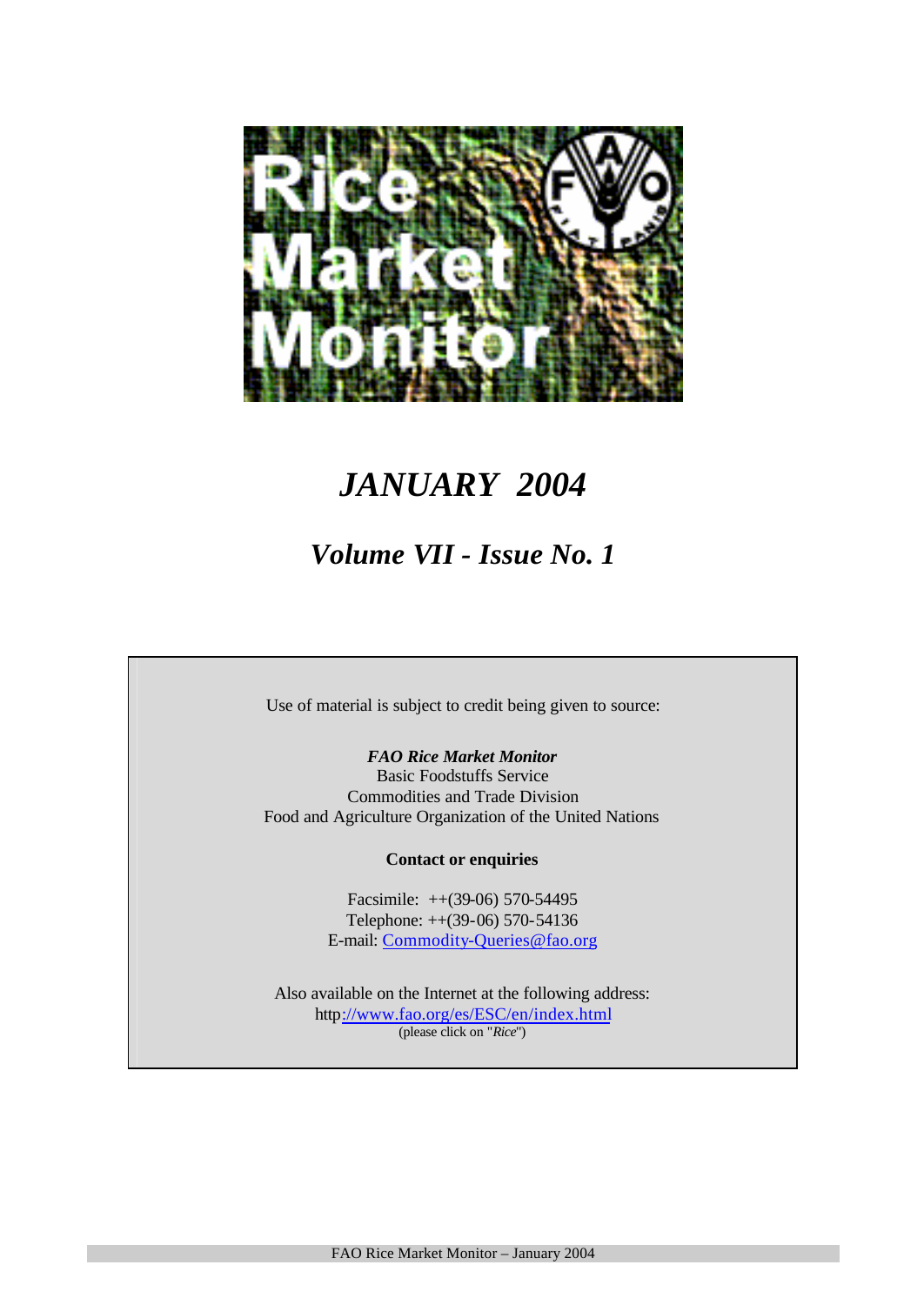#### **HIGHLIGHTS**

- As the 2003 rice season is coming to an end, production estimates have become of greater certainty. The latest figures point to a 3 percent increase in global paddy production to 591 million tonnes in 2003 as a favourable monsoon should make output rebound in Asia. The recovery is mainly on account of India, which was affected by unfavourable weather in the preceding season. Increases are also anticipated in Bangladesh, Cambodia, Myanmar, Pakistan, the Philippines and Thailand. By contrast, output tended to stagnate in Indonesia and Vietnam and to fall in China, Japan and the Republic of Korea.
- Little change in Africa's paddy output in 2003 is currently foreseen, as growing conditions have been mixed. Egypt is forecast to reap an excellent crop, with yields set to rise to a new world high. The performance was also positive in Mali and Mauritania but disappointing in Nigeria, where only marginal growth is expected despite Government efforts to boost the sector. Adverse weather and internal conflicts depressed production in the Cote d'Ivoire and Liberia. Drought also seriously impaired crops in Tanzania. Both Madagascar and Mozambique gathered good crops in 2003, but drought at the end of last year might affect negatively output in the forthcoming 2004 season.
- In Latin America and the Caribbean, adverse weather conditions hampered production in 2003 in Brazil and to a lower extent also in Argentina, Ecuador, Paraguay and Uruguay. Crop performance was positive in Colombia, Guyana and most of Central America. The 2004 season started positively in countries located in the southern hemisphere, and may give rise to bumper crops, since substantial increases in plantings have been reported. In the rest of the world, the 2003 has ended with little change in production in Europe, while a drop was recorded by the United States, despite excellent yields, and Australia. Prospects for this country in 2004 remain bleak as only a small recovery is currently forecast from the disastrous 2003 season, due to continuing water shortages.
- International trade in rice in 2004 is currently forecast to reach 26.1 million tonnes, down 2 million tonnes from 2003. Most of the contraction would be on account of smaller imports by countries in Asia and Latin America and the Caribbean, where requirements should be smaller this year. In particular, Bangladesh, the Islamic Republic of Iran, Brazil and Colombia are anticipated to cut purchases. In addition, the imposition of new import restrictions and an intensification of anti-smuggling measures could weight negatively on rice deliveries to Indonesia, Malaysia and the Philippines. By contrast, shipments to China, Iraq, Mexico and the Russian Federation could increase, while those directed to African countries are anticipated to be held back by the expected rise in world prices and growing concerns over the increasing dependence on imports.
- The anticipated drop in global trade in 2004 reflects an anticipated tightening of supplies in major exporting countries. In particular, China is likely to curb exports, especially if producers fail to respond to the Government incitation to produce more. India's temporary export ban and the introduction of a new trade policy are anticipated to cut her deliveries. Supply shortages, on the other hand, are likely to reduce shipments from Japan, the Republic of Korea and the United States. Exports by Myanmar, Pakistan and Egypt are expected to be of the same order as in 2003, while Thailand, Vietnam, Australia, Argentina and Uruguay are in a position to raise theirs.
- Global rice stocks at the close of the 2003 marketing seasons are anticipated to fall by 20 million from their opening levels, to 102 million tonnes. As a result, the stock-to-utilization ratio would deteriorate with reserves at the end of the season expected to cover about 3 months of global utilization, compared with 3.5 months at the end of the 2002 season. Much of the contraction in inventories should be concentrated in China and India.
- International rice prices continued on an upward trend, a tendency that dominated all types of rice, but in particular Japonica and aromatic varieties. Prospects for prices in the coming months remain positive, although the strength should be tempered by the withdrawal of Indonesia from the market until mid-June. Nonetheless, tight world export availabilities should keep international prices firm, at least until India or Myanmar's present export bans remain in place.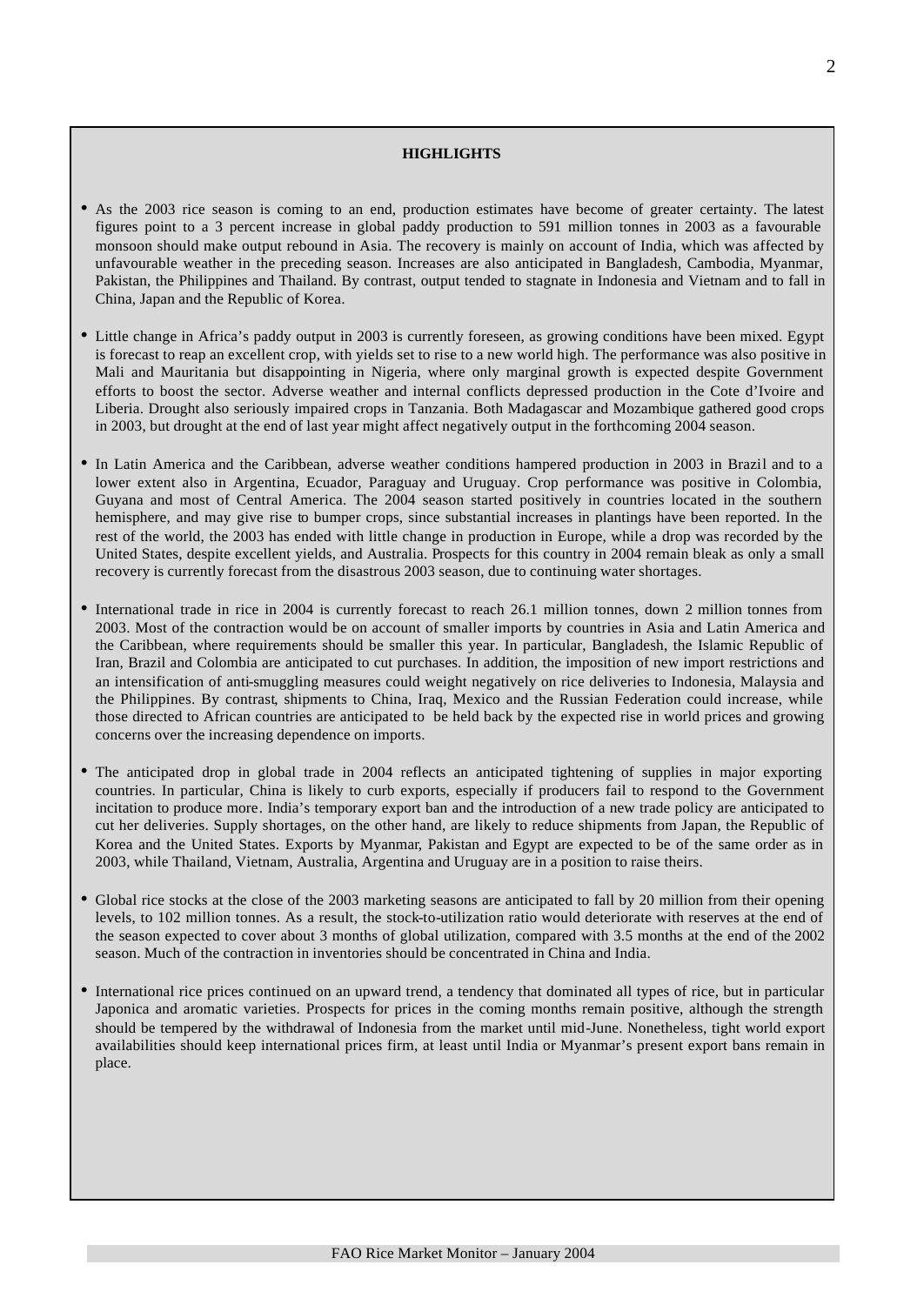### **RICE SITUATION UPDATE AS OF 31 JANUARY 2004**

## **I. PRODUCTION**

#### **Paddy Production Recovers in 2003**

Most countries in the Northern Hemisphere have already harvested their main 2003 rice crops, with some in the process of planting their secondary crop. In the Southern Hemisphere, the 2004 season is already well advanced, with the harvests due to start in February or March.

With the season about to conclude, FAO estimate of global paddy in 2003 remains of the order of 591 million tonnes, 15 million tonnes or 2.6 percent more than in the previous season. The partial recovery mainly reflects a return to a normal monsoon in India and, in general, better growing conditions than last year.



### **I.1 ASIA**

### **Favourable Monsoon Rains Lift 2003 Production**

Output in Asia is currently forecast to reach 539 million tonnes, up from 522 million tonnes in 2002, with much of the difference accounted for by **India**, which, this season, benefited from the best monsoon in a decade. Paddy production in the country is expected to rise by 17 percent above the poor 2002 outturn to 133.5 million tonnes, unchanged from the previous forecast, pending an assessment of the losses caused in January by a cyclone that hit the important producing region of Andrah Pradesh. Of particular importance for the

high-quality segment of exports, production of Basmati rice is expected to grow from 1.3 million tonnes in 2002 to 1.8 million tonnes this season.

In **Bangladesh**, the forecast for paddy production in 2003 has been raised by 300 000 tonnes to a record 39.9 million tonnes, on account of a good main Aman crop. In November, the government announced it would buy some 200 000 tonnes of paddy at Taka 8 400 per tonne (about US\$ 148 per tonne).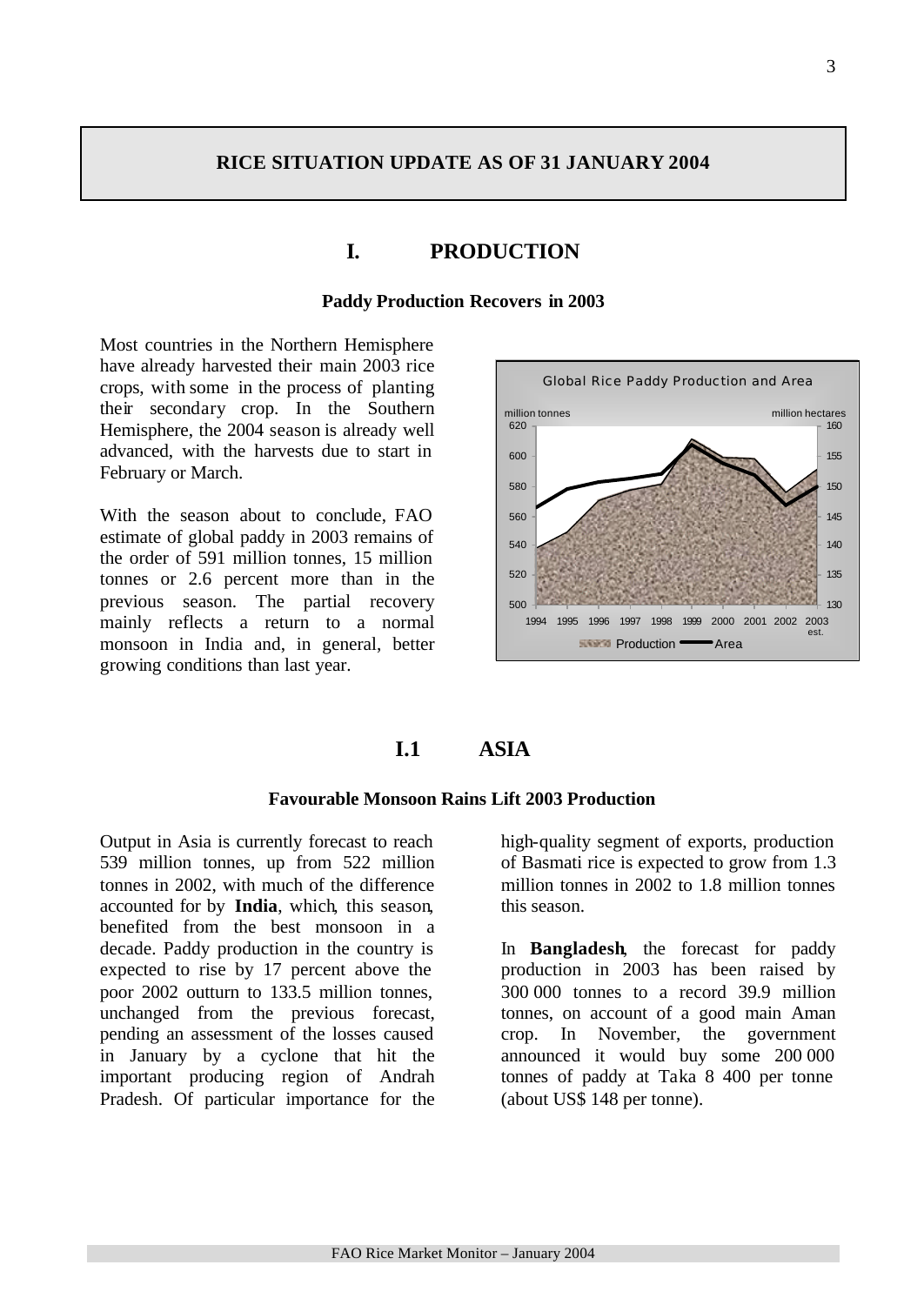**Cambodia's** production is forecast at 4.3 million tonnes, more than 10 percent above 2002, due to more favourable weather conditions that benefited the wet season crop.

Forecasts for rice production in **China** remain at 165.8 million tonnes. This would imply a 5 percent contraction from 2002 and the fifth consecutive year of declines. The season was impaired by heat waves during the summer in the South and by sudden drops in temperature during the autumn in the North. However, the drop in output is mainly imputable to the policy stance that has prevailed since 2000, which has encouraged farmers to divert land out of grain production. The release of supplies from the large grain buffer stocks held at farms and in Government warehouses helped bridge the gap between production and consumption and kept prices stable. Since July, however, prices have been on the rise, reaching in November levels not seen for the past two years. The Central Government is reported to have reacted to the spree by requesting the major paddy producing provinces to heighten the "protective" producer prices and to enforce more closely the laws preventing agricultural land from being diverted to other uses.

Production in the **Chinese Province of Taiwan** was also adversely affected by extremely high temperatures in 2003. The outlook for production in 2004 is also negative as the local Government reacted to water supply shortages by cutting the area to be cultivated during the main crop, which is currently being seeded.



Partly due to prolonged drought conditions in Java, **Indonesia** again failed to meet Government production target in 2003 and paddy output only grew marginally to 51.8 million tonnes. As for the 2004 season, which is already well advanced, the Government has announced a production target of 53.5 million tonnes. The chances that this target is met are quite high this year, since growing conditions for the main crop that will be harvested between February and May have been excellent so far.

**Japan's** official production forecast for 2003 has been further lowered to 9.7 million tonnes, the lowest level since 1993. Like then, prolonged cold temperatures and poor sunlight during the summer impaired the crop, resulting in a 13 percent contraction from last year and rising domestic prices.

The **Republic of Korea**'s government also reduced the country's paddy production forecast for 2003, which now stands at its lowest level in the decade. The country's crop was hit by prolonged rains and a typhoon, which contributed to a 10 percent shortfall from last year.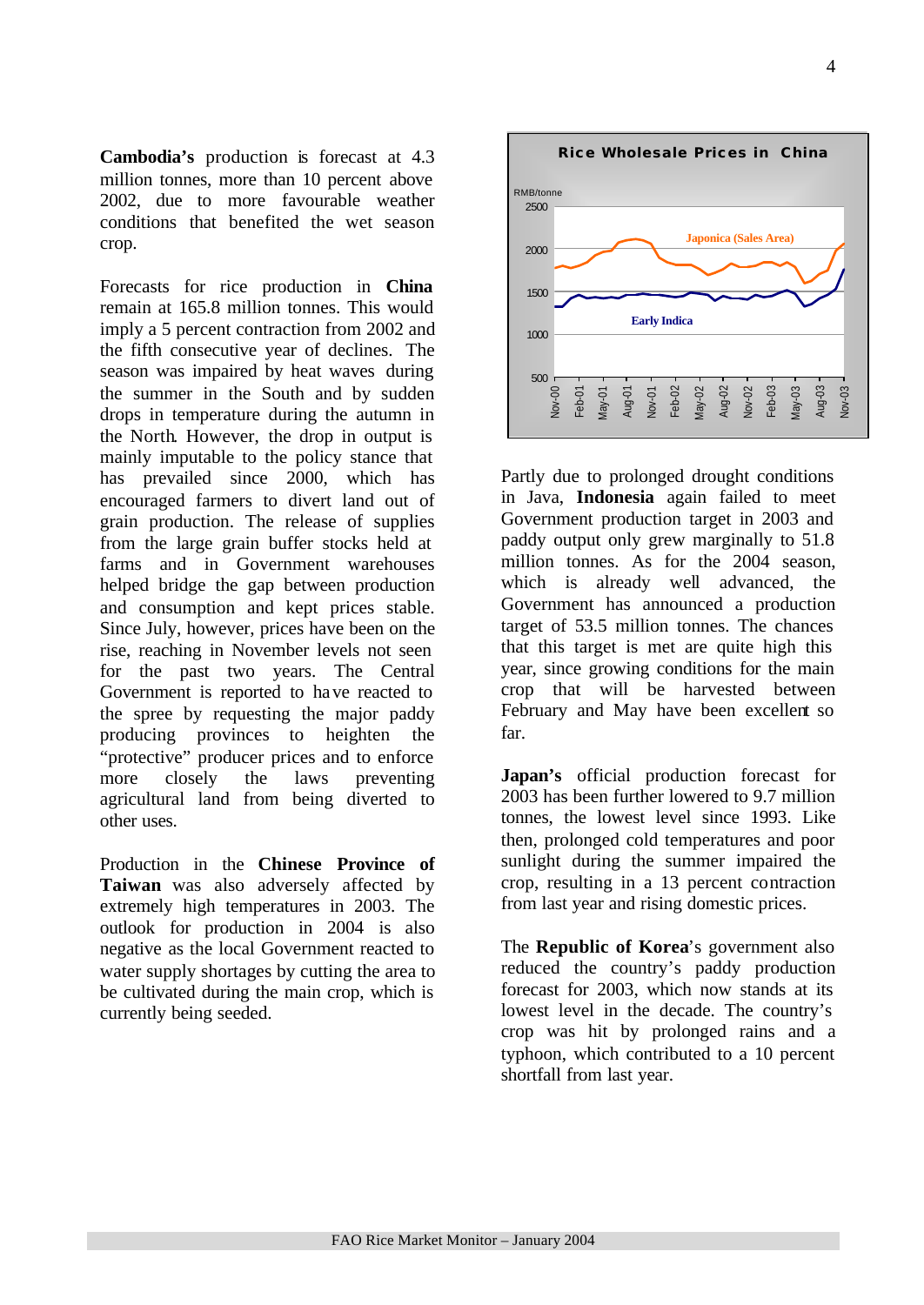

Official production prospects in **Myanmar** remain at an all time high of 24.6 million tonnes, despite reports of drought-incurred damage to the main crop in central regions. In June the country announced the liberalization of its rice procurement and marketing systems. Fertilizer subsidies were also eliminated.

Favourable prices in the previous season combined with improved canal water availability and timely rainfalls also boosted paddy production in **Pakistan** to 6.9 million tonnes, 450 000 tonnes more than earlier anticipated and 3 percent above the revised 2002 output level. Producers were reported to have shifted to the higher quality rice cultivation, at the expense of the more common IRRI varieties.

FAO forecast for the **Philippines** is unchanged at 13.5 million tonnes (June/July basis), some 4 percent above the poor outturn of last season. Strong gains in production between June and December were attributed to good weather and to the government Quick-Turn Around programme, which gives incentives to producers to replant or to engage in a supplementary crop. Similar progress is anticipated during the first semester 2004, as water availability should be enough to expand the area under rice. In addition, the government has raised its target of hybrid rice cultivation from 400 000 hectares in 2003 to 600 000 hectares in 2004.

Officials in **Thailand** recently revised production figures for 2002 and 2003. As a result, forecasts for the current season have been lowered to 26.8 million tonnes, up from 25.6 million tonnes last season. The Government opened last November a new round of government procurement aimed at sustaining producer prices at the time of the main crop harvest. The programme has funds allocated to purchase up to 9 million tonnes of paddy up to the end of February.

The official production forecast in **Viet Nam** remains at 34.7 million tonnes, up marginally from a revised 2002 estimate, despite reports of a prolonged drought in the Northern and Central regions. Growing domestic requirements combined with a brisk pace of exports have resulted in a tightening of supply and rising domestic prices, with some relief expected from the arrival of the winter-spring crop between February and March.

In the rest of the region, production in **Turkey** was adjusted downward and is now anticipated to rise only marginally in 2003, to 370 000 tonnes.

Although **Uzbekistan's** forecast was also cut, the country is poised to record an increase of over 70 percent, as the country recovers from last year drought. The progress reflects improved irrigation and a cut in the Government procurement quota, which encouraged farmers to produce more. By contrast, the 2003 production figure in **Kazakhstan** was raised, following reports of a record crop in its major growing region.

FAO also upgraded the production figure for **Turkmenistan** following the release of official statistics, at 80 000 tonnes in 2002 and 109 500 tonnes in 2003, most of which harvested in Dashoguzsky in the North and Labapsky in the Southeast. The country has set a target for production in 2010 at 250 000 tonnes.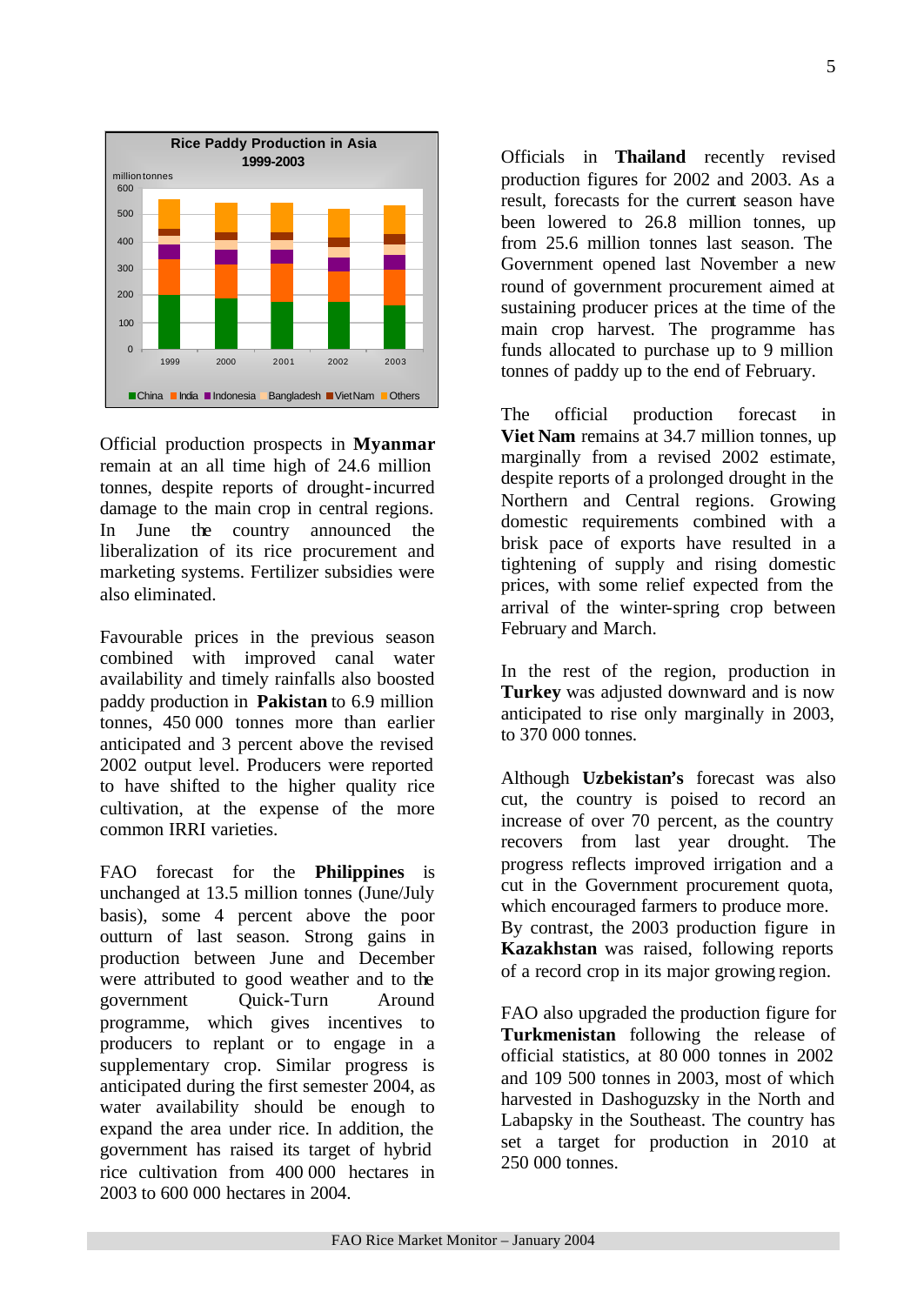### **I.2 AFRICA**

### **Mixed Growing Conditions Have Prevailed**

Aggregate paddy production in **Africa** is currently estimated to reach 17.8 million tonnes in 2003, modestly up from 17.6 million tonnes in the previous season, as growing conditions were mixed, with a generally favourable outcome in Northern Africa and Western Africa contrasting with shortfalls in the rest of the region.

In North of Africa, **Egypt** is forecast to reap a bumper crop of 6.2 million tonnes this season, up from an original forecast of 6.0 million tonnes. The increase has taken place despite a 2.5 percent contraction in plantings, since the introduction of highyielding short cycle rice varieties has helped the country boost yields to a world record of 9.7 tonnes per hectare, besides sharply reducing the crop water requirements.

In Western Africa, countries have harvested their main 2003 paddy crops. In general, rains have been abundant, even causing floods in certain areas. There were some exception, however, as a prolonged drought afflicted the **Cote d'Ivoire** and **Ghana**, which constrained planting and crop development in several areas.

Among the major producing countries, the **Cote d'Ivoire** is currently anticipated to harvest some 500 000 tonnes, 200 000 tonnes less than last season and 300 000 tonnes below the previous forecast. The sector has been impaired by civil war in the North and Centre, resulting in the displacement of local and migrant workers, in addition to insufficient precipitation since May.



**Liberia** was also afflicted with civil war problems and the expected fall in output is now likely to be of the order of 30 percent, substantially larger than earlier foreseen.

In **Mali**, new government estimates showed slightly lower figures for 2003 production than had been anticipated but they also reduced output in 2002. As a result, the sector is foreseen to experience a 36 percent increase from a dismal output last year, reflecting abundant and well distributed rainfall and improved availability of quality seeds.

Production in **Mauritania** is also foreseen to rise in 2003, sustained by abundant rains this year, with the increase currently estimated at 30 percent**.** 

FAO has revised down its forecast of production in **Nigeria**, the largest producer in the sub-region, by 100 000 tonnes to 3.4 million tonnes, following reports of heavy flooding and pest outbreaks in important producing areas. This would imply only a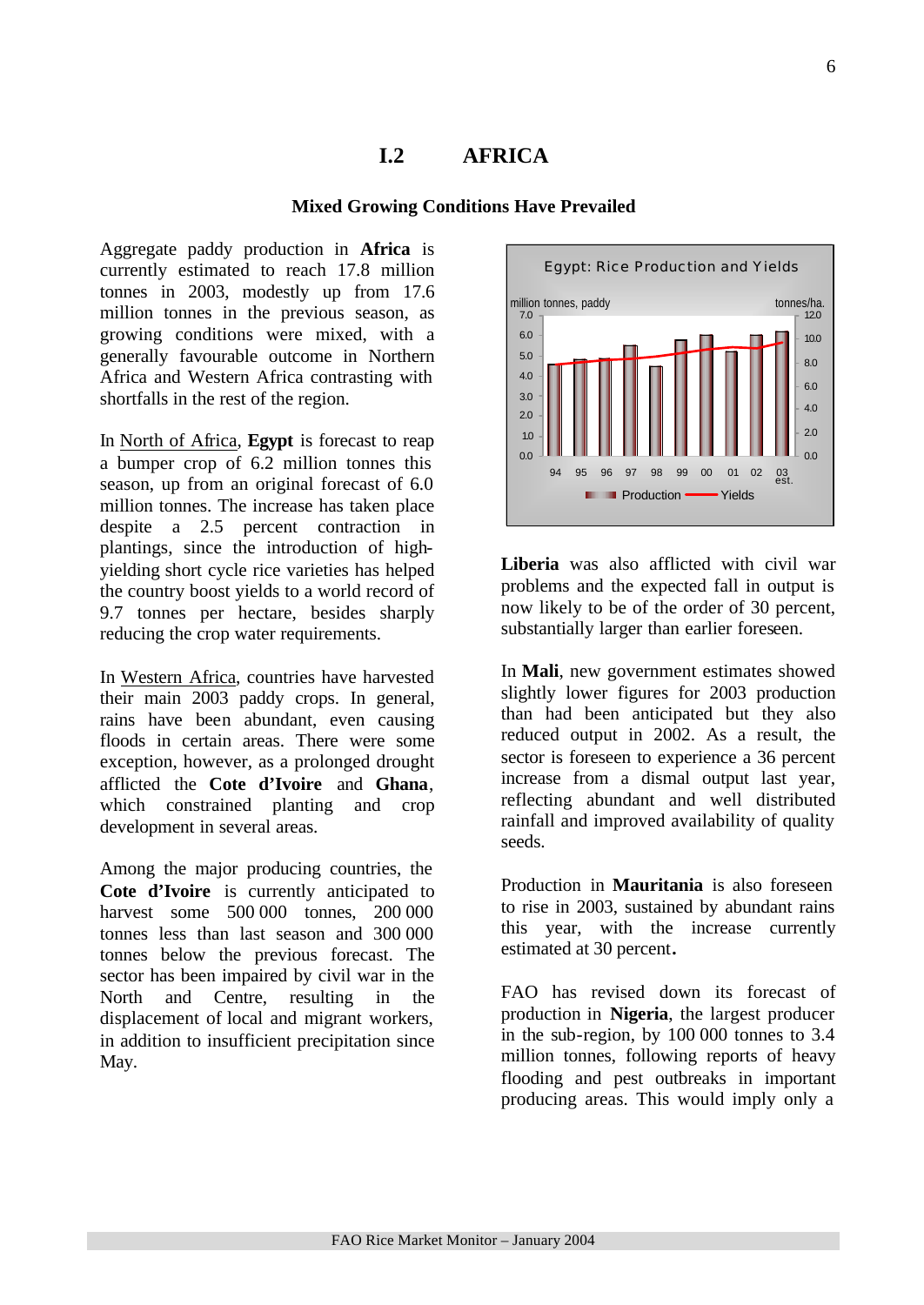marginal increase could be achieved compared with 2002, despite the ambitious government objectives to reach selfsufficiency.

By contrast, in central Africa, drought problems constrained the 2003 season in **Tanzania,** with the contraction in production estimated at some 16 percent.



In southern Africa, plantings of the forthcoming 2004 crops began last November generally under insufficient rainfall conditions. A lack of precipitation and reduced ground water availability following a poor rainy 2002-2003 season may have affected plantings of the 2004 new crop in the central and Southern areas of **Mozambique** . In **Madagascar**, rains in early January were reported to have brought some relief to the Southern parts of the country which had also been hit by drought at planting time. However, in both countries, the outcome of the already completed 2003 season was positive with a record harvest officially reported.

## **I.3 NORTH AMERICA**

#### **Low Prices and Bad Weather at Planting Depresses Production**

Latest USDA estimate of the **United States'** 2003 production was slightly raised to some 9 million tonnes. This would imply a 6 percent contraction from 2002 production level, a consequence of reduced plantings in all reporting states, in particular Louisiana, which more than offset progress in yields. The fall affected output of both long and

medium grain rice output, which declined by 5 percent and 9 percent respectively while a 79 percent increase was recorded in the case of short grain rice, but from a low basis since it accounts for only 1 percent of the country's total output.

### **I.4 CENTRALAMERICAAND THE CARIBBEAN**

#### **Production Growth Generally Positive**

Most countries in Central America and the Caribbean have harvested their main 2003

crop and preliminary estimates of output are generally positive. Among the main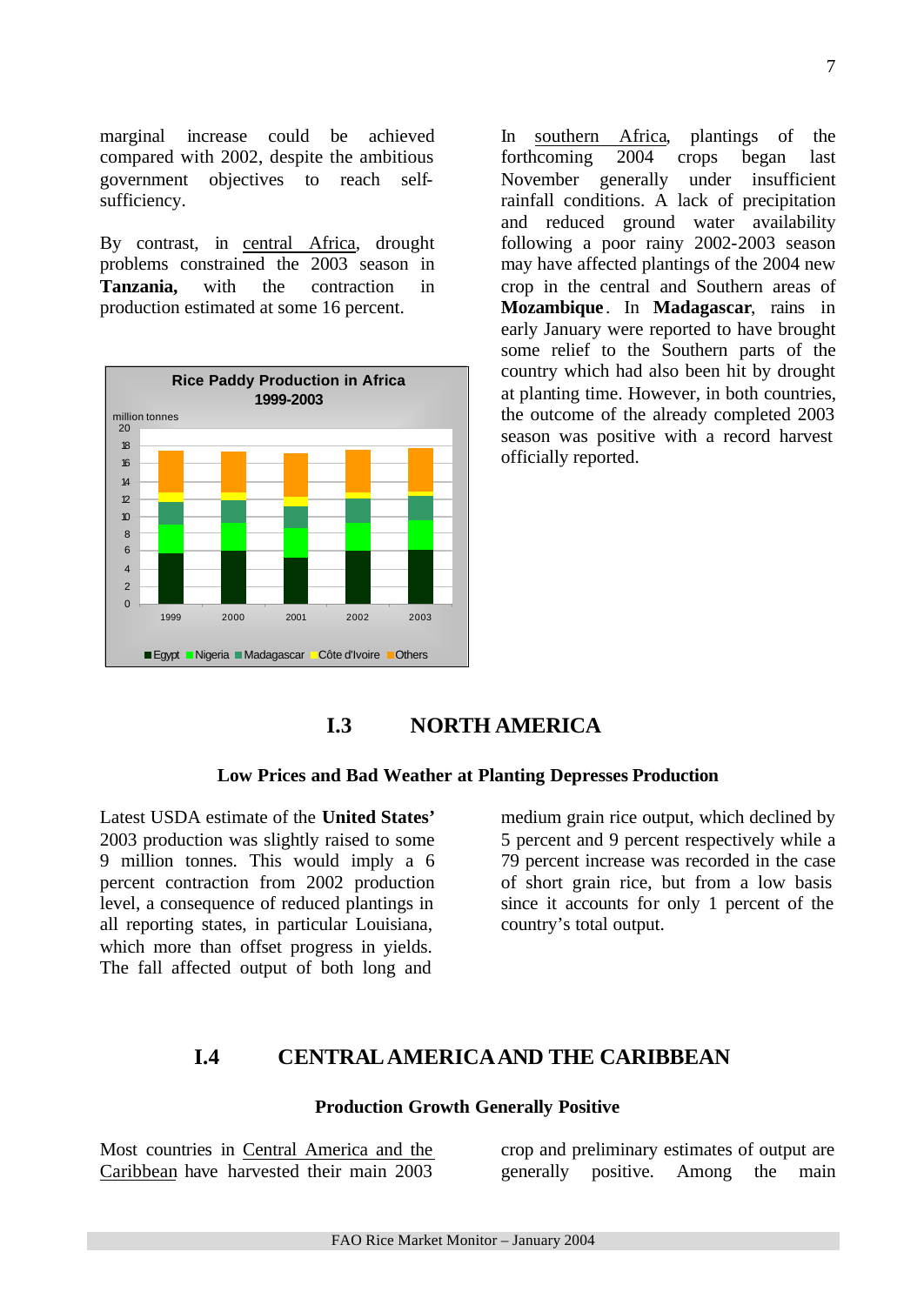8

producers in the sub-region, a recovery of 15 percent was reported in **Costa Rica**, where producers responded to relatively favourable prices by increasing plantings. In **Mexico**, the rise was of the order 10 percent to 261 000 tonnes, up from an original estimate of 251 000 tonnes. A good harvest was also gathered by **Panama** and **Cuba**. In the latter, official estimates of output showed a growth of almost 9 percent to 315 000 tonnes, of which some 80 percent produced by individual farmers and 20 percent at State farms. Latest official estimates in **Nicaragua** also pointed to 7 percent increase from last season, to a new record of over 300 000 tonnes. By contrast, production estimates in the **Dominican** **Republic** indicate a fall of about 8 percent from the bumper 2002 season.



### **I.5 SOUTH AMERICA**

### **The 2004 Season Starts Positively**

Most countries in South America have or are about to conclude their 2003 season, with some areas already in the process of harvesting the early 2004 crops. Estimates for 2003 in **Argentina** have been raised, following an upward revision in the area. As a result, the country is estimated to have gathered the same level of production as in 2002, despite adverse weather at the onset of the season. As for the new 2004 season, the area planted to rice by the end of December was reported to have risen by 25 percent from last year under the stimulus of high

prices, which pre-empts a substantial rise in output. Likewise, surveys by the Ministry of Agriculture in **Brazil** pointed to a 7 percent increase in planting intentions in the forthcoming 2004 season, which combined with normal weather conditions, could give rise to a 13 percent gain from the poor 2003 crop. Prospects for the 2004 crop in **Uruguay** are also positive, as high prices are reported to have stimulated a large expansion in plantings and raised expectations of a bumper crop in excess of 1.1 million tonnes.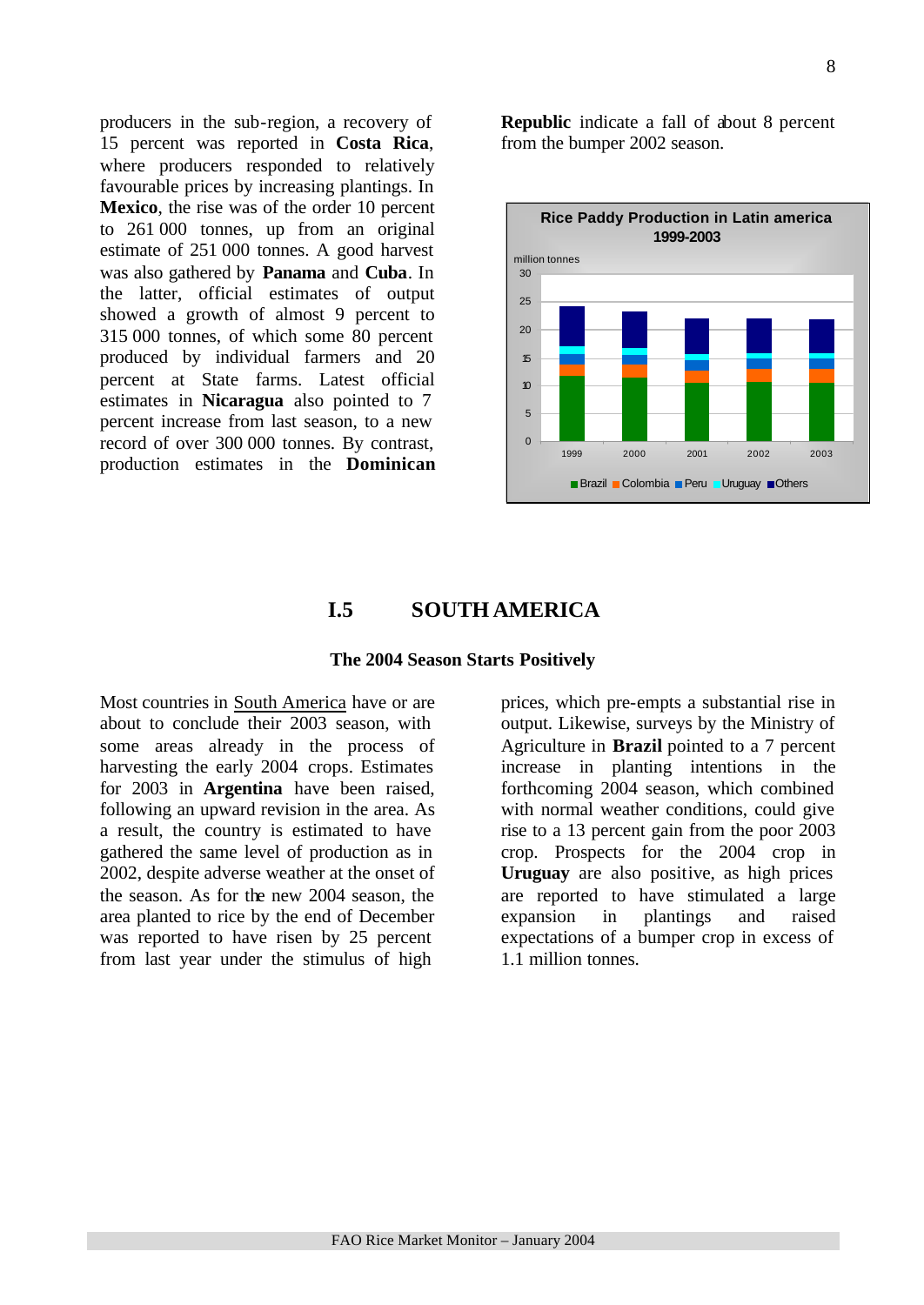### **I.6 OCEANIA**

#### **Production in 2004 likely to remain below pre -drought levels in Australia**

Estimates of **Australia's** output by ABARE remain at a bleak 391 000 tonnes in 2003, reflecting one of the worst drought in memory. Early forecasts for the new 2004

crop show only a partial recovery to 587 000 tonnes, resulting from greater water allocations to farmers, still some 50 percent short of the level achieved in 2002.

### **I.7 EUROPE**

#### **A new rice policy to be implemented in September 2004 in the EU**

Harvest of paddy crops in Europe was completed by October last year, while planting of the new crop will not start until March/April. Based on preliminary estimates, the **European Union** (EU) is set to have harvested 2.6 million tonnes in 2003, unchanged from 2002. All member countries recorded some moderate increase in output, with the exception of Italy where yields were depressed by high temperatures and drought last summer. Despite prospects for heavy detractions from area payments, Spanish producers again exceeded their planting entitlements of 104 973 hectares by 12 percent in 2003. At the beginning of the 2004/05 rice marketing season in September, the EU will implement the new rice policy regime, which will entail a 50 percent reduction in the intervention price to US\$ 150 per tonne. Such a cut will be associated with strong increases in compensatory payments to producers.

In the **Russian Federation**, preliminary estimates by the Ministry of Agriculture signal a 9 percent drop in output in 2003.

### **II. INTERNATIONAL TRADE**

### **II.1 Rice Trade in 2003**

#### **Rice Flows in 2003 Likely to Approach the 2002 Record Volume**

FAO estimate of global rice trade in 2003 has not been changed since the last report, as it remains at 28 million tonnes, on a milled rice basis, only marginally below the all time high achieved in 2002. This would bring the share of production traded on the world market to 6.5 percent, down from 7.3 percent in 2002.

Although unchanged at the aggregate level, several offsetting changes have been made, which were largely based on new Government official trade forecasts or derived from partner trade data. With respect to imports, 2003 rice flows to **Indonesia**, the **Philippines**, **Cuba** and **Brazil** have been cut from their previous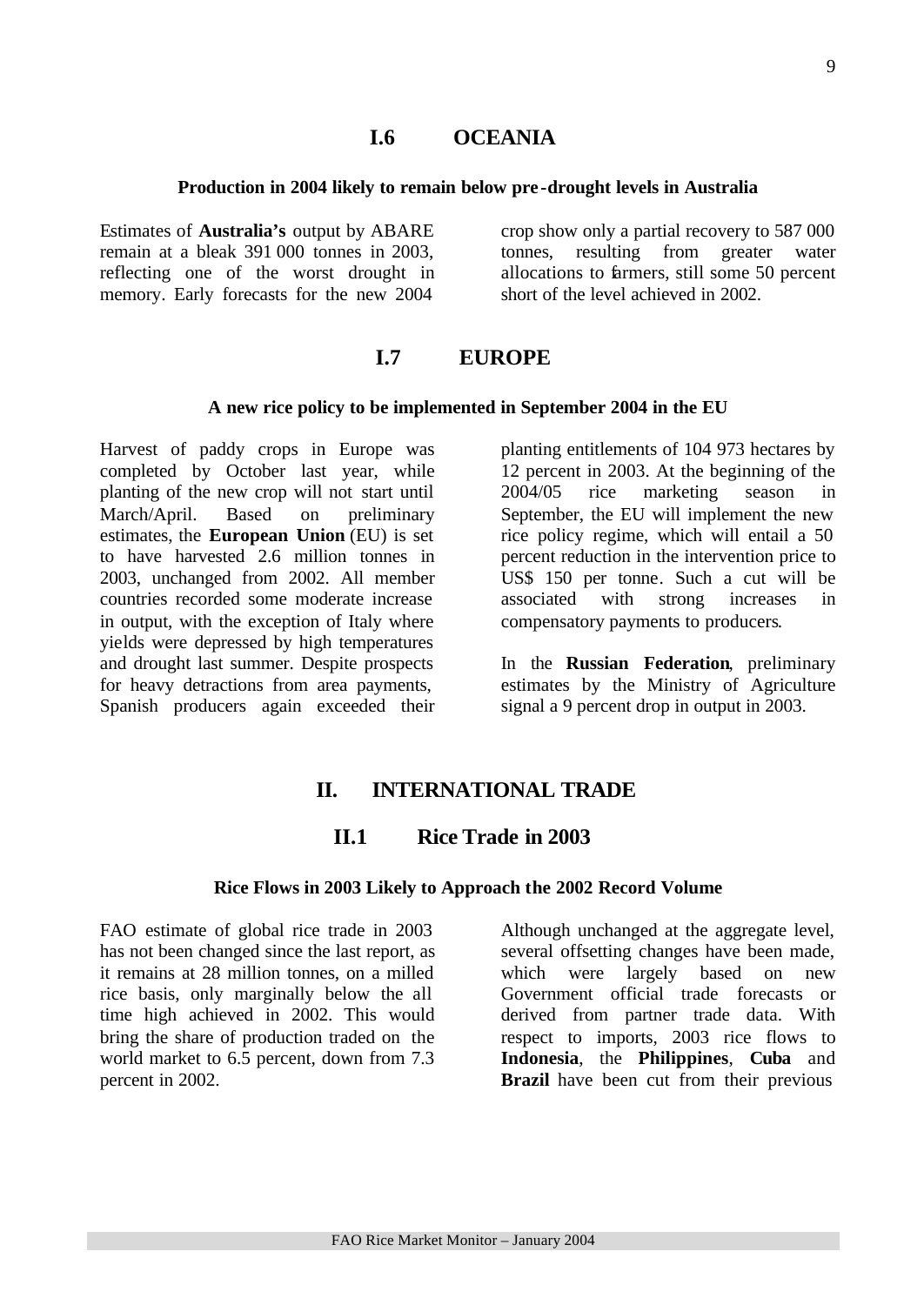forecasts, while these were raised for **Bangladesh**, the **Islamic Republic of Iran**, **Benin, Senegal** and **South Africa**.

On the export side, shipments from **India**, **Pakistan** and the **United States** have been revised upward, which offset some reductions in **Myanmar** and **Viet Nam**. The revision for **Myanmar** reflects information on shipments reported by the USDA, which showed that the country had only shipped about 385 000 tonnes between January and October 2003, less than half the volume that had been exported in the same period in 2002.



| <b>Myanmar – Monthly Rice Exports (metric tonnes)</b> |               |         |                |               |          |                |  |  |  |  |
|-------------------------------------------------------|---------------|---------|----------------|---------------|----------|----------------|--|--|--|--|
|                                                       |               | 2002    |                | 2003          |          |                |  |  |  |  |
|                                                       | <b>Milled</b> | Paddy   | <b>Brokens</b> | <b>Milled</b> | Paddy    | <b>Brokens</b> |  |  |  |  |
| Jan.                                                  | 102,863       | 23,666  | 1,605          | 16,841        | $\Omega$ | 14,844         |  |  |  |  |
| Feb.                                                  | 82,875        | 32,102  | 509            | 61,348        | $\theta$ | 21,144         |  |  |  |  |
| Mar.                                                  | 138,663       | 37,862  | 8,690          | 80,976        | $\theta$ | 943            |  |  |  |  |
| Apr.                                                  | 68,009        | 20,718  | 805            | 57,688        | $\theta$ | 1,150          |  |  |  |  |
| May                                                   | 72,658        | 11,946  | 4,317          | 46,158        | 79       | 2,684          |  |  |  |  |
| Jun.                                                  | 75,406        | 5,521   | 3,567          | 8,060         | 411      | 2,804          |  |  |  |  |
| Jul.                                                  | 33,032        | 1,343   | 1,320          | 17,175        | 154      | 32,005         |  |  |  |  |
| Aug.                                                  | 47,340        | 5,590   | 33,413         | 330           | 1,315    | 2,344          |  |  |  |  |
| Sep.                                                  | 57,440        | 2,870   | 19,354         | 1,869         |          | 7,651          |  |  |  |  |
| Oct.                                                  | 78,762        | 1,865   | 27,485         | 3,111         |          | 2,137          |  |  |  |  |
| Nov.                                                  | 12,582        |         | 2,298          |               |          |                |  |  |  |  |
| Dec.                                                  | 26,951        |         | 6,925.15       |               |          |                |  |  |  |  |
| <b>Rice Totals:</b>                                   | 796,581       | 143,483 | 110,288.15     | 293,556       | 1,959    | 87,706         |  |  |  |  |
| <b>Others</b>                                         | $11,726*$     |         |                |               |          |                |  |  |  |  |
| <b>Grand Totals:</b>                                  | 808,307       | 143,483 | 110,288.15     | 293,556       | 1,959    | 87,706         |  |  |  |  |

\* export shipments not covered elsewhere

Source: USDA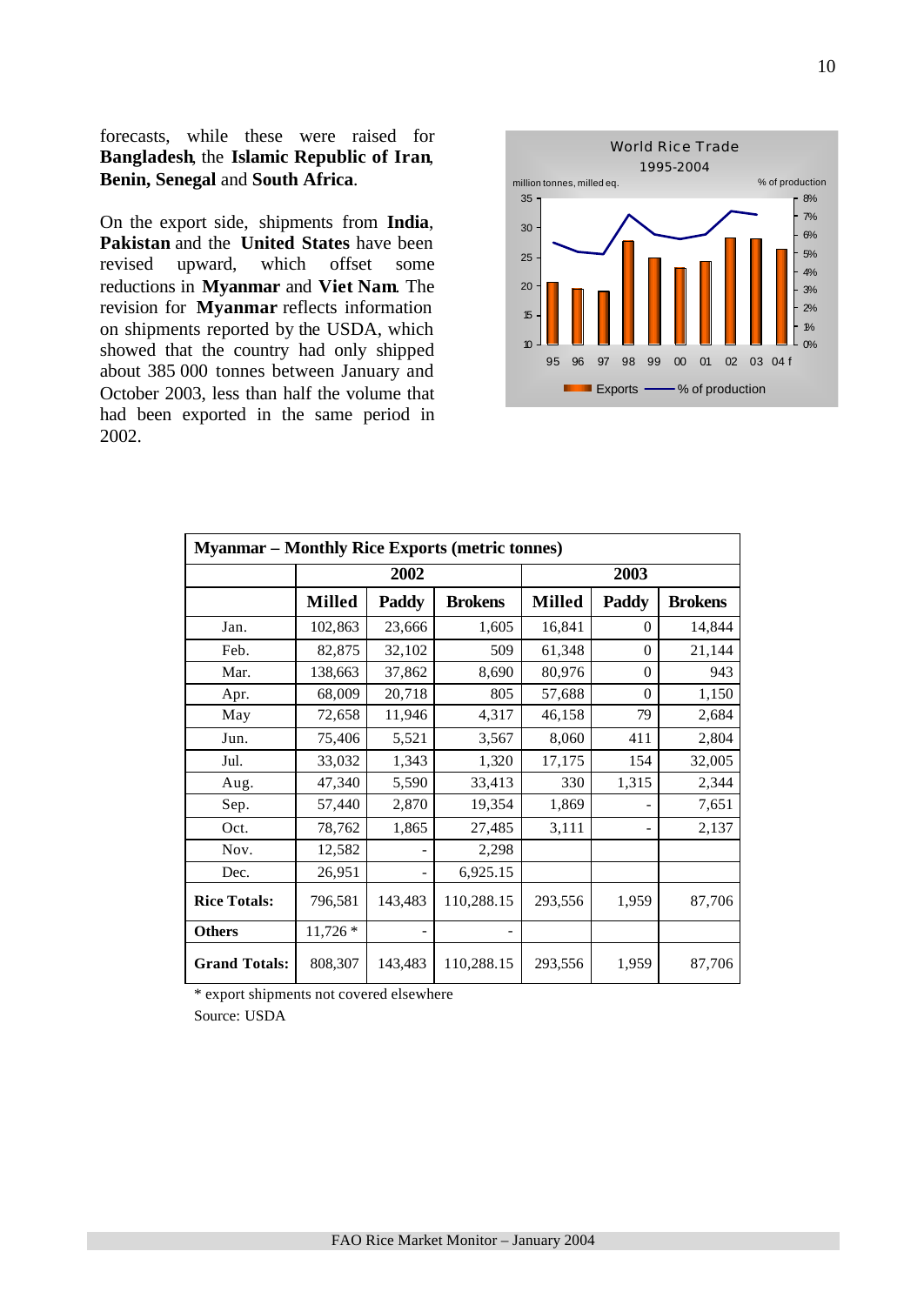### **II.2 Outlook for Trade in 2004**

### **Supply Constraints and Import Restrictions likely to lower rice trade in 2004**

FAO currently forecasts world rice trade to fall by 7 percent in 2004 to 26 .1 million tonnes, almost 2 million tonnes below the high levels achieved in 2002 and 2003 and slightly less than anticipated in the last report. The year-to-year contraction reflects

reduced global export availabilities coupled with a retrenchment of some major importers from the market, which might be partly fuelled by stronger international prices.

### **Imports in 2004**

According to the current FAO outlook, shipments to Asian countries could fall by more than 10 percent in 2004. In particular, **Indonesia** is poised to reduce imports from 3 million tonnes to 2 million tonnes, consistent with FAO expectation of high production outturn in the new 2004 season. In January 2004, Indonesia's Government also passed a decree banning private sector imports during the critical period surrounding the harvest (from 20 January to June) and, during the eligible period, imposed them to be shipped through designated ports by authorized importers. In addition, the Government is again considering the possibility of raising the current level of the tariff from 430 rupiah to 510 rupiah per kilo. In **the Philippines**, the closure of trading bonded warehouses and stiffer controls to curb the amount of rice imported illegally into country were recently announced, which would also contribute to lower shipments. Tough measures against rice smuggling were also passed in October last year by **Malaysia.** Deliveries to **Bangladesh**, the **Islamic Republic of Iran** and the **Philippines** are also foreseen to be smaller, in the light of the good crops harvested in those countries in 2003. By contrast, rice flows to **Iraq** might rebound. Tighter supplies in mainland **China** might also result in larger purchases, although these are expected to remain well short of the 5.32 million tonne 1 percent tariff rate

quota that the country has committed to open in 2004 under its WTO obligations. The official import forecast in the **Republic of Korea** has been set at 228 000 tonnes, marginally above the 2003 level and largely in line with the WTO minimum market access quota. Imports by the country, which are mainly conducted through public tenders, were reported in December to have been delayed by the imposition of a ceiling price, set equal to the internal domestic target price.

Imports by African countries are anticipated to hover around 8.4 million tonnes in 2004, marginally above the 2003 level, as much of the dynamism shown in recent years might be stifled by higher world prices. Concerns over rising imports have also deepened in the region and several governments have taken action to slow the rice inflows.

Imports by countries in Latin America and the Caribbean might fall in 2004. The drop would mainly stem from reduced demand by **Brazil**, following a recovery in production this year. Larger expected domestic availability in **Colombia** could also result in smaller imports, while an increase is anticipated in the case of **Mexico**, notwithstanding the imposition of antidumping duties on rice from certain US exporting firms.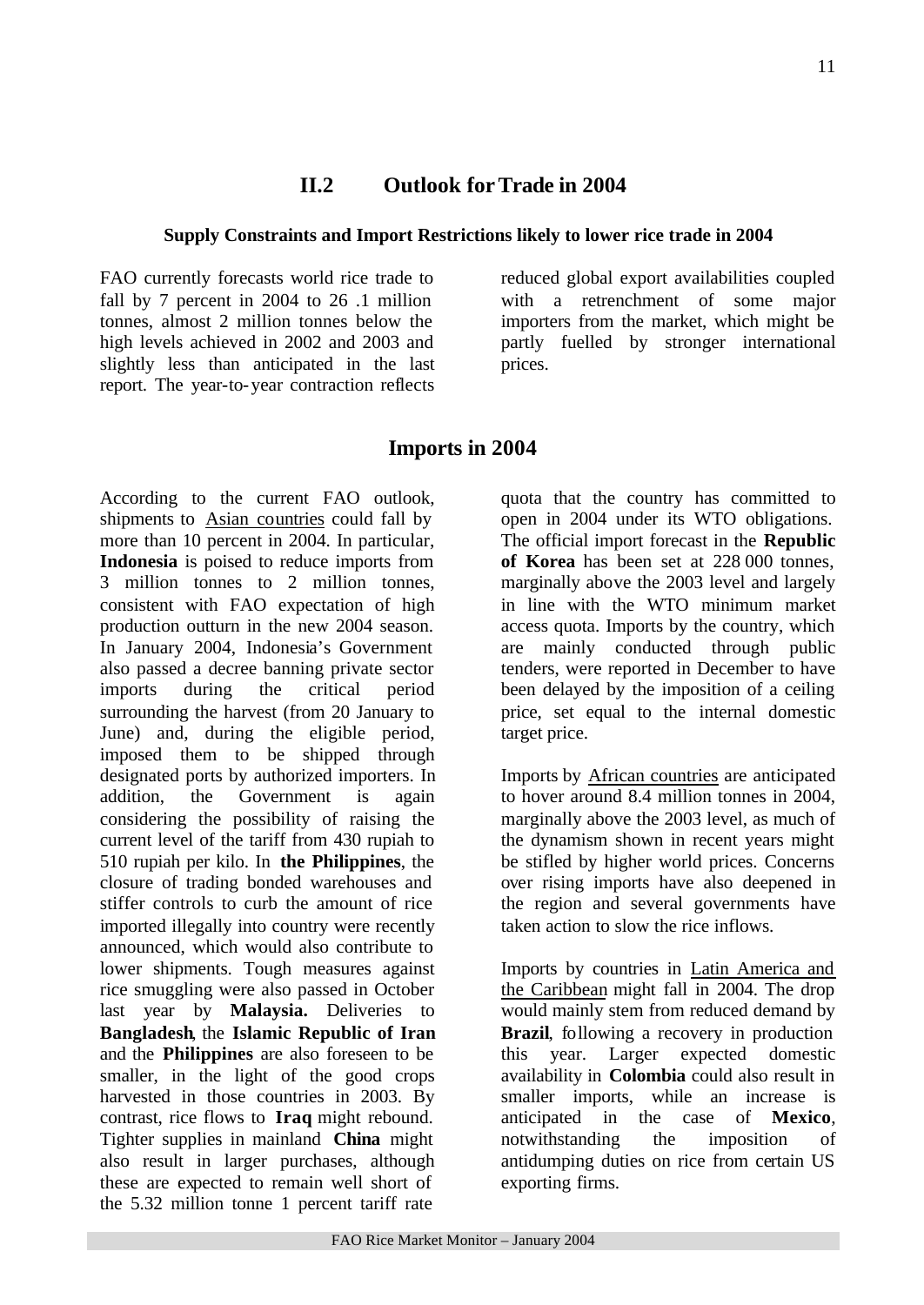

In the rest of the world, the **European Union** is anticipated for the moment to keep imports around 700 000 tonnes. However, a number of developments make forecasting for the Union rather difficult this year, including the new rice policy that will be implemented as of September, which may well result in lower domestic prices and import levies. In addition, enlargement as of May 2004 will raise the membership of EU from 15 to 25 countries. Lastly, as of 1 April 2004, the EU will restrict the duty abatement of Euro 250 per tonne it had granted to imports of husked Basmati from India and Pakistan. According to the new rules, hybrid Basmati varieties (mainly the Pakistan Super Basmati and Indian Basmati Pusa) will cease to get the exemption and only pure Basmati rice varieties<sup>1</sup> will be eligible. Imports of Basmati rice by the EU have risen from 205 426 tonnes in 2000/01 (September/August) to 276 377 tonnes in 2002/03.

l

Rice purchases by the **Russian Federation** in 2004 are currently forecast to rise by some 50 000 tonnes to 470 000 tonnes, largely in response to the anticipated crop shortfall of 2003. Last August, the Government made the prevailing 10 percent duty subject to a minimum value of US\$ 33 per tonne for a period of 9 months.

<sup>&</sup>lt;sup>1</sup> Only five Indian traditional Basmati varieties (Basmati 217, Basmati 370, dehraduni, taraori, ranbir) and two indigenous Pakistani varieties (Basmati 370 and kernel) retained the duty concession.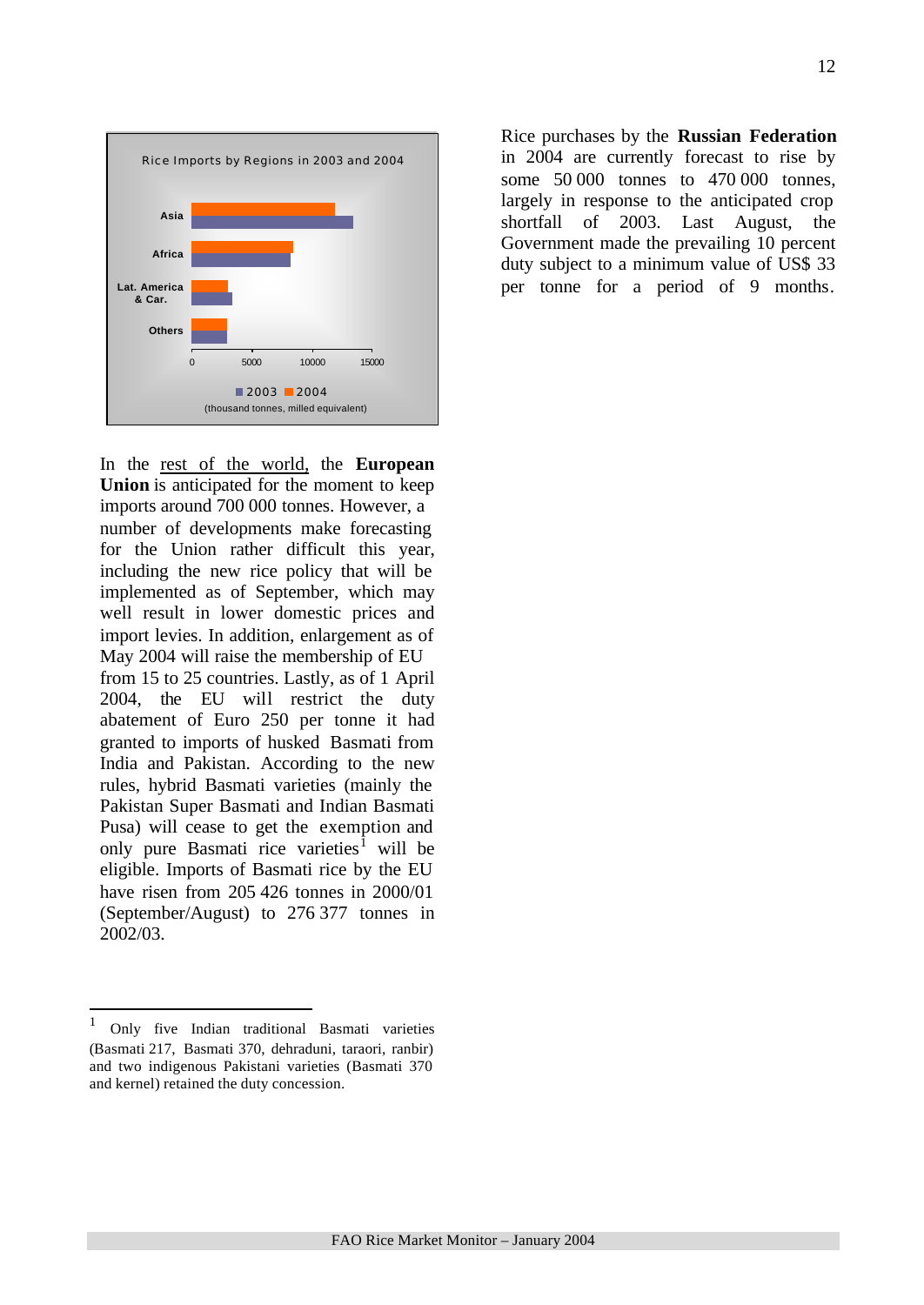### **Exports in 2004**

The two million tonne drop in global trade forecast for 2004 reflects, smaller shipments from several traditional exporters where export availabilities appear tight this year.



In particular, **China** is forecast to export 2 million tonnes, down from 2.6 million tonnes last year. The contraction could be even more pronounced should producers fail to respond to the Government incitation to raise plantings.

Shipments from **India** are also set to fall by as much as 1 million tonnes, to about 3.2 million tonnes, following the suspension of sales for export by the Food Corporation of India (FCI) in August 2003. In addition to the prevailing export ban, a Rupees 300 per tonne rise in FCI rice selling prices to exporters was announced for the January-March quarter, which brought them up to Rupees 7600 per tonne and at Rupees 7800 per tonne respectively for raw and parboiled rice. It is noteworthy, however, that the export mechanism might be seriously overhauled following the decision by the Government, in January 2004, to allow traders to purchase rice and wheat not only from FCI stocks but also directly from farmers.

The 2003 production shortfalls in **Japan** and **the Republic of Korea** are anticipated to halve the two countries'rice deliveries in 2004, most of which will continue to be channelled under food aid programmes.

Exports by **Myanmar** are currently foreseen to remain of the order of 500 000 tonnes. Rice trade was liberalized in April 2003, with the abolishing of the export monopoly that was held by the Myanmar Agricultural Produce Trading (MAPT) agency. However, recently a six month export ban was announced, applicable as of 1 January 2004.

Exports from **Pakistan** in 2004 are expected to remain of the order of 2 million tonnes this year. However, the country is expected to lose most of the remunerative EU Basmati market, following the withdrawal of the duty abatement on Hybrid Basmati rice, which makes up the bulk of Pakistan Basmati sales to the EU.

Relatively ample export availabilities in **Thailand** are expected to boost the country's shipments to a new record of 8 million tonnes. Last November, the government launched one of its largest tenders, to sell to exporters 800 000 tonnes of publicly held rice, it had bought under its intervention programme.

Exports by **Viet Nam** are now set to rise to 4 million tonnes. Current export availabilities have been reportedly limited pending the arrival onto the market of the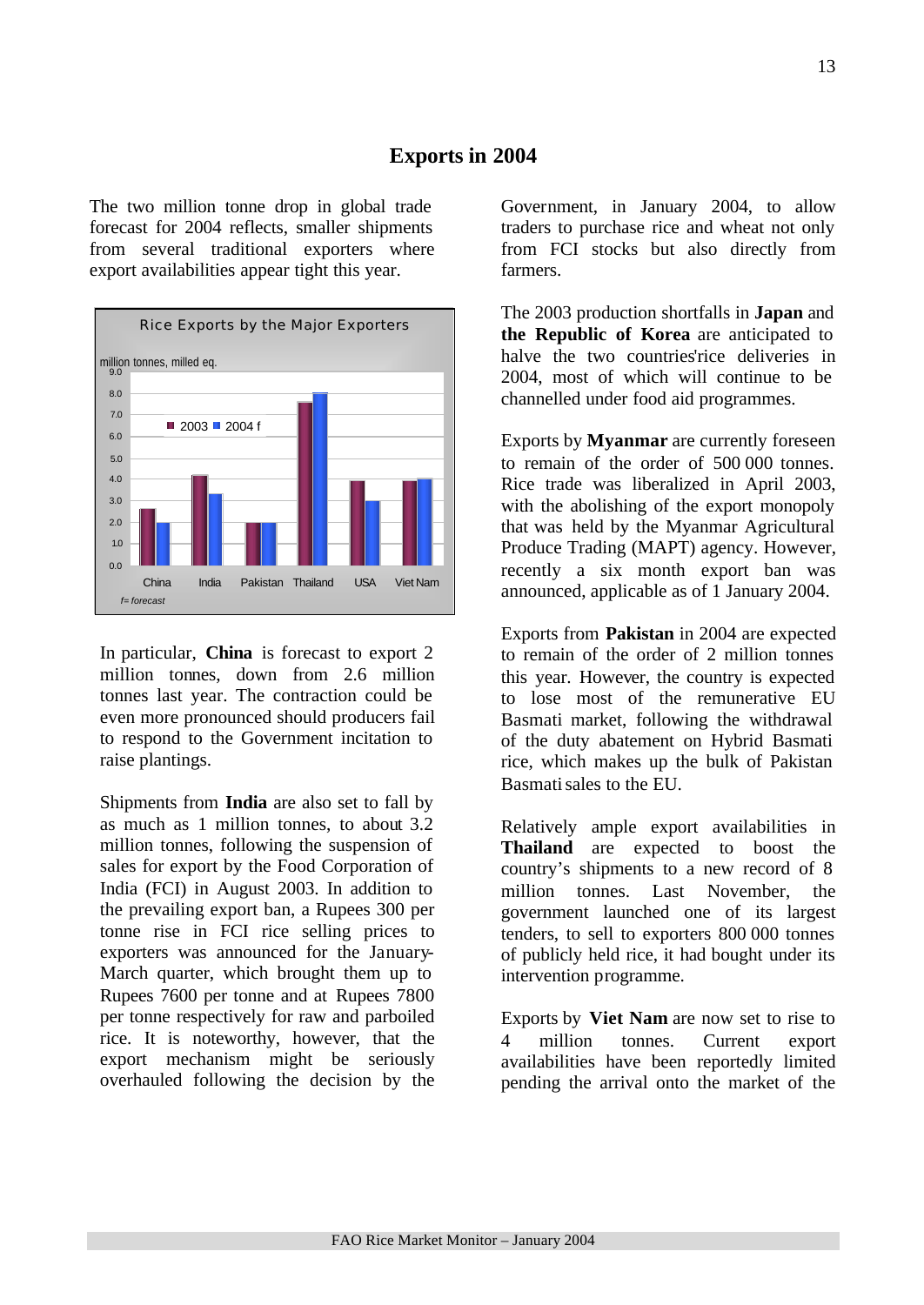winter-spring crop, a paucity which is delaying shipments.

Among the other major exporters, **Egypt** is set to sell 680 000 tonnes in 2004, slightly above last year. Improved outlook for production in 2004 in **Argentina**, **Uruguay** and **Australia** should also provide the basis

for a strong recovery of exports from these countries. By contrast, the latest official forecast for the **United States** points to a 22 percent contraction from last year, a reflection of reduced supplies and expectations of continuing strong domestic prices.

### **III. RICE STOCKS**

#### **Global Rice Stocks to Fall Again**

FAO forecast for world rice stocks at the close of the marketing seasons ending in 2004 has been lowered somewhat from the last issue and now stand at 101.6 million tonnes, 20 million tonnes below their opening level. The stock draw-down reflects the recurrence of an imbalance between global production and global utilization in 2003, since the former is estimated to have covered only 95 percent of the latter.



The gap resulted in a deterioration of the rice stock-to-utilization ratio, which fell from 29.5 percent to 24.3 percent. This basically means that the estimated level of

closing stocks would be sufficient to cover about 3 months of global rice consumption, compared with 3.5 months at the end of the 2002 season.

The expected decline in global rice inventories reflects, to a large extent, developments in the two major producing countries, namely China and India. In the first case, **China's** closing stocks are estimated to have been drawn by 17.5 million tonnes from the beginning of the 2003 season. Similarly, end-of-season inventories in **India** are anticipated to decline by 1 million tonnes to 12.9 million tonnes, the lowest level in the decade. The drop would have been larger, should the Government have failed to ban exports in August. The move reflected concerns about the dwindling size of government rice stocks held by the FCI, which were reported to have dipped to 10.8 million tonnes by 1 December 2003, half the level of one year earlier. Among the other major exporting countries, carry-over stocks might also end lower in **the United States**, while they are expected to rise in **Myanmar** and **Argentina** and remain substantially unchanged in **Egypt**, **Thailand** and **Viet Nam**.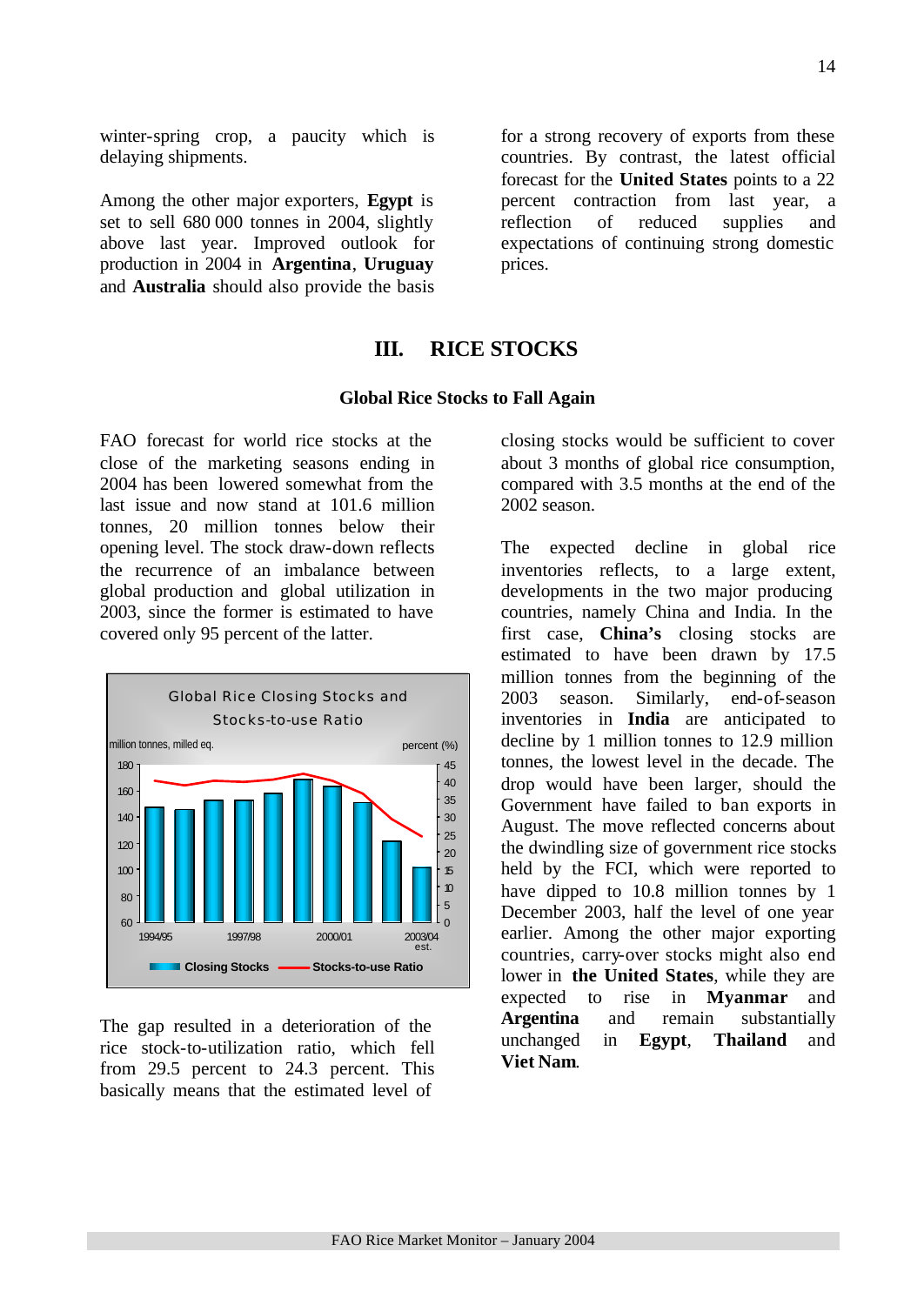The rice stock pile held by importing countries could also dwindle by the end of the season. This would be the case in **Indonesia** and the **Islamic Republic of Iran**. A decline is also anticipated in **Japan**  and **the Republic of Korea**, since the two countries are unlikely to respond to the 2003 production shortfall by importing beyond their WTO obligations. Growing domestic utilization together with limited shipments from abroad are also expected to lower stocks in the **Philippines**. By contrast, closing inventories in **Bangladesh** could rise following the favourable harvest and large imports in 2003.

### **IV. INTERNATIONAL PRICES**

#### **Prices Continue to Strengthen**

Prices have continued to firm since November, as reflected by the FAO Rice Price index (1998-2000=100), which rose from 93 in November to 96 in December and to 101 in January. Underlying this strength are reported shortages in exporting countries that are experimenting delays in crop arrival or logistic transportation problems. In addition, the absence of India from the market has left importers with one less possible source of supplies.

Since November, the index for high quality Indica rice moved up 6 points. All the prices that compose the index firmed except for rice 5% broken from Viet Nam, which was priced US\$ 5 per tonne lower than in November. By contrast, the price of the higher quality Thai 100% B reached US\$ 221 per tonne in January, up from US\$ 197 per tonne last November. Rice from the United States was also priced much higher, reaching US\$ 357 per tonne in January, a level not seen since March 1999. However, the steepest increase was for Pakistan IRRI 10%, which rose by US\$ 34 per tonne in the past three months, reflecting very tight supplies in that country.

| <b>FAO Rice Price Indices</b> |           |                     |      |               |     |                   |  |  |  |  |  |
|-------------------------------|-----------|---------------------|------|---------------|-----|-------------------|--|--|--|--|--|
|                               |           | All                 |      | <b>Indica</b> |     | Japonica Aromatic |  |  |  |  |  |
|                               |           |                     | High | Low           |     |                   |  |  |  |  |  |
|                               |           | $1998 - 2000 = 100$ |      |               |     |                   |  |  |  |  |  |
| 1999                          |           | 101                 | 99   | 101           | 105 | 98                |  |  |  |  |  |
| 2000                          |           | 84                  | 84   | 83            | 83  | 89                |  |  |  |  |  |
| 2001                          |           | 74                  | 74   | 74            | 76  | 69                |  |  |  |  |  |
| 2002                          |           | 72                  | 73   | 75            | 67  | 74                |  |  |  |  |  |
| 2003                          |           | 82                  | 79   | 80            | 85  | 91                |  |  |  |  |  |
| 2003                          | January   | 73                  | 72   | 75            | 67  | 83                |  |  |  |  |  |
|                               | February  | 72                  | 72   | 75            | 65  | 85                |  |  |  |  |  |
|                               | March     | 73                  | 73   | 75            | 67  | 91                |  |  |  |  |  |
|                               | April     | 76                  | 76   | 77            | 72  | 90                |  |  |  |  |  |
|                               | May       | 80                  | 79   | 79            | 79  | 92                |  |  |  |  |  |
|                               | June      | 82                  | 80   | 81            | 81  | 96                |  |  |  |  |  |
|                               | July      | 83                  | 80   | 80            | 84  | 96                |  |  |  |  |  |
|                               | August    | 85                  | 82   | 82            | 88  | 98                |  |  |  |  |  |
|                               | September | 87                  | 84   | 82            | 91  | 102               |  |  |  |  |  |
|                               | October   | 91                  | 84   | 85            | 105 | 90                |  |  |  |  |  |
|                               | November  | 93                  | 83   | 87            | 111 | 85                |  |  |  |  |  |
|                               | December  | 96                  | 87   | 89            | 116 | 88                |  |  |  |  |  |
| 2004                          | Januarv * | 101                 | 89   | 94            | 119 | 98                |  |  |  |  |  |
| 2003                          | Jan.      | 73                  | 72   | 75            | 67  | 83                |  |  |  |  |  |
| 2004                          | Jan. $*$  | 101                 | 89   | 94            | 119 | 98                |  |  |  |  |  |

*Source : FAO* 

*N.B. - The FAO Rice Price Index is based on 16 rice export quotations. "Quality" is defined by the percentage of broken kernels, with high (low) quality referring to rice with less (equal to or more) than 20 percent brokens. The Sub-Index for Aromatic Rice follows movements in prices of Basmati and Fragrant rice.*

\* Three weeks only.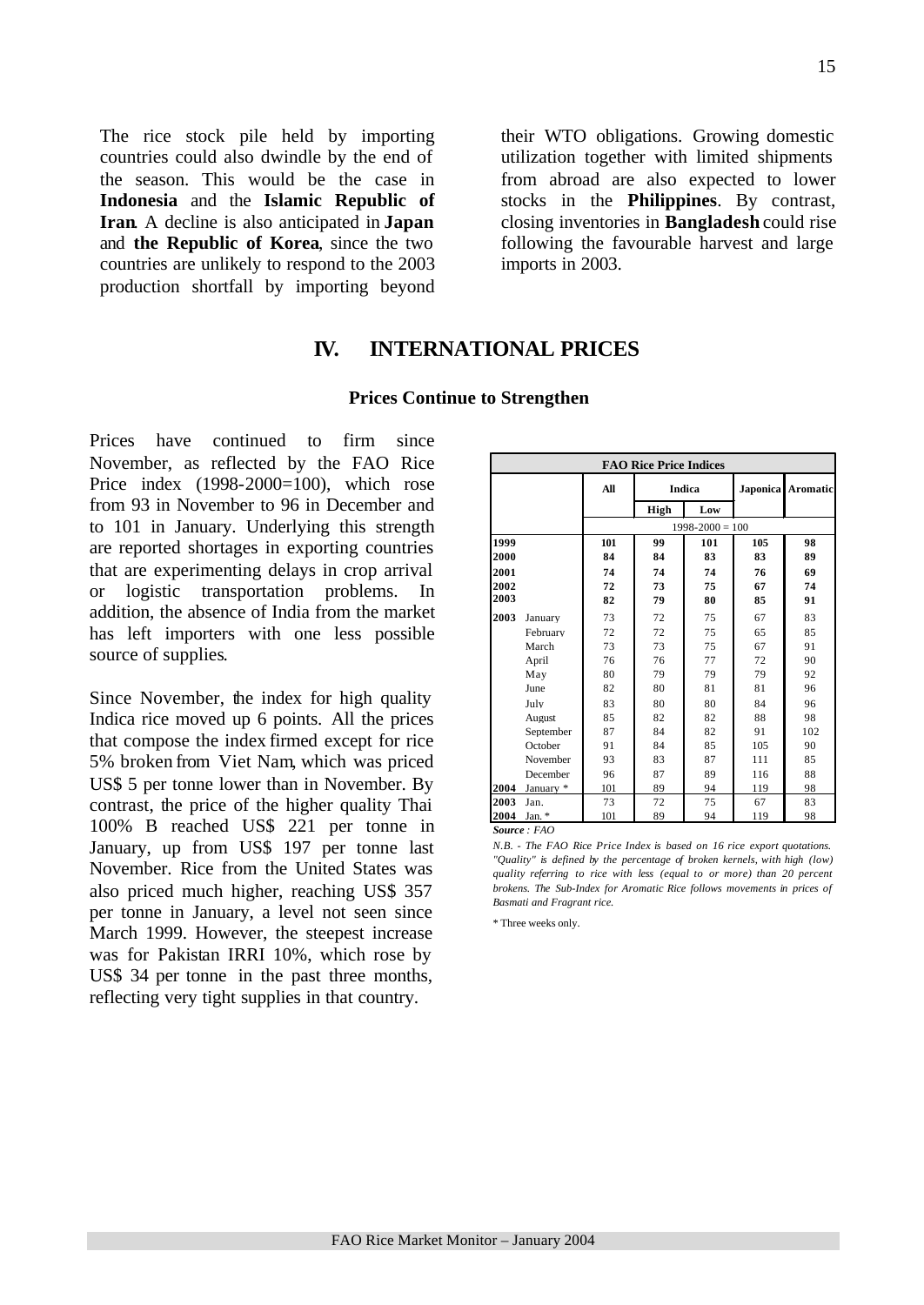

Prices of the lower quality Indica rice were also under upward pressure as reflected in a 7 point rise in the corresponding price index. Again, most of the strength stemmed from higher quotations for rice from Thailand and Pakistan, while prices of Viet Nam rice dipped somewhat.

The medium rice and aromatic rice markets also showed signs of a tightening with an 8 points and 13 points increases in the respective FAO indices between November



and January. In the case of the medium grain, the rise coincided with a series of tenders issued by Japan in November, December and January.

The outlook for prices in the coming months remains positive, although the strength should be tempered by the withdrawal of Indonesia from the market until mid-June. Nonetheless, tight world export availabilities should keep international prices firm, at least until India or Myanmar's export bans remain in place.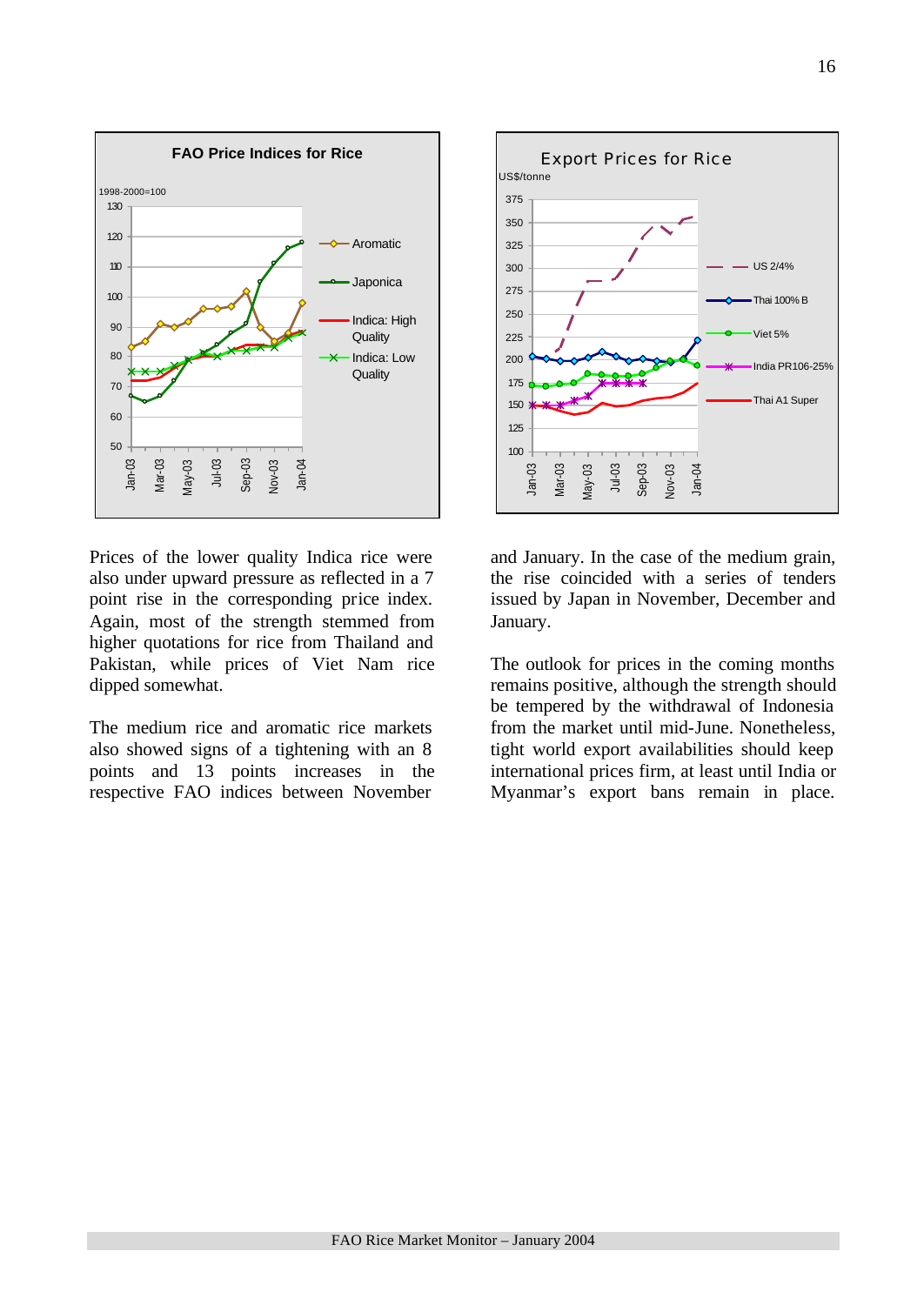| <b>EXPORT PRICES FOR RICE</b> |                      |                            |            |             |              |                     |            |                                  |                                           |                             |                          |
|-------------------------------|----------------------|----------------------------|------------|-------------|--------------|---------------------|------------|----------------------------------|-------------------------------------------|-----------------------------|--------------------------|
|                               | Thai<br>100% B<br>1/ | U.S. 2/4%<br>Long<br>grain | Viet<br>5% | Thai<br>25% | India<br>25% | <b>Viet</b><br>25%  | Pak<br>25% | Thai<br>A1<br><b>Super</b><br>2l | U.S. 2/4%<br><b>Medium</b><br>Grain<br>3/ | Pak<br><b>Basmati</b><br>4/ | Thai<br>Fragrant<br>100% |
|                               |                      |                            |            |             |              | US \$/tonne, f.o.b. |            |                                  |                                           |                             |                          |
| 1999                          | 253                  | 333                        | 228        | 215         | 237          | 204                 | 206        | 192                              | 405                                       | 486                         | 397                      |
| 2000                          | 207                  | 271                        | 183        | 172         | 232          | 159                 | 163        | 143                              | 289                                       | 418                         | 428                      |
| 2001                          | 177                  | 264                        | 166        | 153         | 185          | 148                 | 148        | 135                              | 256                                       | 332                         | 275                      |
| 2002                          | 197                  | 207                        | 187        | 171         | 140          | 168                 | 159        | 151                              | 219                                       | 366                         | 306                      |
| 2003                          | 201                  | 284                        | 183        | 176         | 166          | 167                 | 175        | 151                              | 31                                        | 357                         | 449                      |
| 2003                          |                      |                            |            |             |              |                     |            |                                  |                                           |                             |                          |
| January                       | 203                  | 204                        | 172        | 177         | 150          | 161                 | 156        | 151                              | 213                                       | 369                         | 337                      |
| February                      | 201                  | 200                        | 171        | 176         | 150          | 161                 | 160        | 149                              | 197                                       | 369                         | 355                      |
| March                         | 198                  | 212                        | 173        | 172         | 150          | 162                 | 162        | 144                              | 204                                       | 369                         | 438                      |
| April                         | 198                  | 251                        | 175        | 171         | 155          | 163                 | 175        | 140                              | 249                                       | 336                         | 442                      |
| May                           | 202                  | 287                        | 185        | 173         | 161          | 168                 | 178        | 143                              | 284                                       | 336                         | 460                      |
| June                          | 209                  | 287                        | 183        | 180         | 175          | 164                 | 178        | 153                              | 298                                       | n.a.                        | 486                      |
| July                          | 203                  | 289                        | 182        | 176         | 175          | 162                 | 179        | 149                              | 309                                       | n.a.                        | 482                      |
| August                        | 198                  | 305                        | 182        | 172         | 175          | 162                 | 187        | 151                              | 309                                       | n.a.                        | 488                      |
| September                     | 201                  | 333                        | 185        | 176         | 175          | 166                 | 185        | 155                              | n.a.                                      | n.a.                        | 543                      |
| October                       | 199                  | 348                        | 191        | 179         | n.a.         | 173                 | 175        | 158                              | 419                                       | n.a.                        | 485                      |
| November                      | 197                  | 337                        | 198        | 178         | n.a.         | 179                 | 176        | 159                              | 448                                       | n.a.                        | 429                      |
| December                      | 201                  | 354                        | 200        | 180         | n.a.         | 180                 | 186        | 164                              | 463                                       | n.a.                        | 450                      |
| 2004                          |                      |                            |            |             |              |                     |            |                                  |                                           |                             |                          |
| January *                     | 221                  | 357                        | 193        | 194         | n.a.         | 177                 | 203        | 175                              | 470                                       | 449                         | 513                      |
| 2003 Jan.                     | 203                  | 204                        | 172        | 177         | 150          | 161                 | 156        | 151                              | 213                                       | 369                         | 337                      |
| 2004 Jan. *                   | 221                  | 357                        | 193        | 194         | n.a.         | 177                 | 203        | 175                              | 470                                       | 449                         | 513                      |

**Sources**: Jackson Son & Co. (London) Ltd. and other public sources.

1/ White rice, 100% second grade, f.o.b. Bangkok. 2/ White brokens rice. 3/ F.A.S. basis. 4/ Basmati ordinary, f.o.b. Karachi.

\* Three weeks only.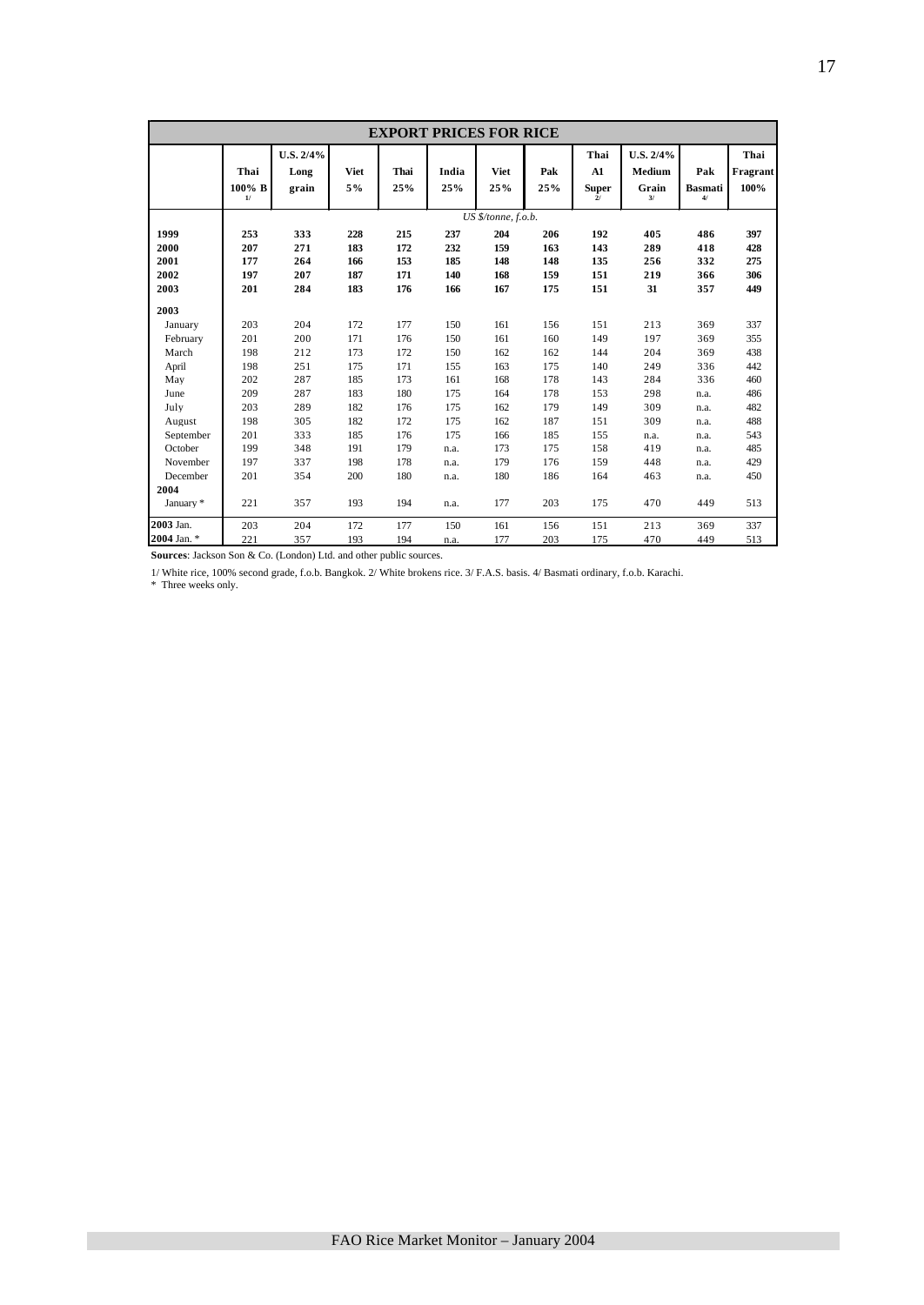| WORLD PADDY PRODUCTION    |             |                     |                    | <b>WORLD IMPORTS OF RICE</b>          |              |                        |                           |
|---------------------------|-------------|---------------------|--------------------|---------------------------------------|--------------|------------------------|---------------------------|
|                           | 2001        | 2002<br>(estimated) | 2003<br>(forecast) |                                       | 2002         | 2003<br>(estimated)    | $2004^{3/}$<br>(forecast) |
|                           |             | million tonnes      |                    |                                       |              | million tonnes, milled |                           |
| <b>WORLD</b>              | 598.7       | 576.1               | 591.2              | <b>WORLD</b>                          | 28.1         | 28.0                   | 26.1                      |
| Developing countries      | 572.2       | 550.4               | 568.1              | Developing countries                  | 23.9         | 23.7                   | 21.7                      |
| Developed countries       | 26.4        | 25.7                | 23.1               | Developed countries                   | 4.1          | 4.3                    | 4.4                       |
| <b>ASIA</b>               | 544.5       | 522.3               | 538.8              | <b>ASIA</b>                           | 14.1         | 13.5                   | 11.9                      |
| Bangladesh                | 36.4        | 38.2                | 39.9               | Bangladesh                            | 0.5          | 1.4                    | 0.6                       |
| Cambodia                  | 4.1         | 3.8                 | 4.3                | China $1/$                            | 0.3          | 0.4                    | 0.6                       |
| China 1/                  | 179.3       | 176.3               | 167.5              | Indonesia                             | 3.5          | 3.0                    | 2.0                       |
| India                     | 139.6       | 113.6               | 133.5              | Iran, Islamic Rep. of                 | 1.0          | 0.7                    | 0.5                       |
| Indonesia                 | 50.5        | 51.5                | 51.8               | Japan                                 | 0.7          | 0.7                    | 0.7                       |
| Iran, Islamic Rep. of     | 2.0         | 3.1                 | 3.3                | Malaysia                              | 0.6          | 0.5                    | 0.5                       |
| Japan                     | 11.3        | 11.1                | 9.7                | Philippines                           | 1.3          | 1.0                    | 0.9                       |
| Korea Rep. of             | 7.4<br>21.9 | 6.7<br>22.8         | 6.0<br>24.6        | Saudi Arabia<br>Sri Lanka             | 0.8<br>0.1   | 0.8<br>0.1             | 0.9<br>0.0                |
| Myanmar<br>Pakistan       | 5.8         | 6.7                 | 6.9                |                                       |              |                        |                           |
| Philippines               | 13.1        | 13.0                | 13.5               | <b>AFRICA</b>                         | 8.5          | 8.3                    | 8.4                       |
| Sri Lanka                 | 2.7         | 2.9                 | 3.1                | Côte d'Ivoire                         | 1.0          | 1.1                    | 1.1                       |
| Thailand                  | 26.5        | 25.6                | 26.8               | Nigeria                               | 1.8          | 1.5                    | 1.5                       |
| Viet Nam                  | 32.1        | 34.4                | 34.7               | Senegal                               | 0.8          | 0.7                    | 0.8                       |
|                           |             |                     |                    | South Africa                          | 0.6          | 0.8                    | 0.8                       |
| <b>AFRICA</b>             | 17.3        | 17.6                | 17.8               |                                       |              |                        |                           |
|                           |             |                     |                    | <b>SOUTH AMERICA</b><br><b>Brazil</b> | 0.8<br>0.6   | 1.4<br>1.1             | 1.0<br>0.7                |
| North Africa<br>Egypt     | 5.3<br>5.2  | 6.0<br>6.0          | 6.2<br>6.2         | Chile                                 | 0.1          | 0.1                    | 0.1                       |
| Sub-Saharan Africa        | 12.1        | 11.5                | 11.6               | <b>NORTH &amp; C. AMERICA</b>         | 2.6          | 2.7                    | 2.7                       |
| Western Africa            | 7.6         | 7.1                 | 7.1                | Mexico                                | 0.5          | 0.6                    | 0.6                       |
| Côte d'Ivoire             | 1.1         | 0.7                 | 0.5                |                                       |              |                        |                           |
| Guinea                    | 0.8         | 0.8                 | 0.8                | <b>EUROPE</b>                         | 1.8          | 1.8                    | 1.8                       |
| Mali                      | 0.9         | 0.7                 | 1.0                | $EC$ 2/                               | 0.7          | 0.7                    | 0.7                       |
| Nigeria<br>Central Africa | 3.3<br>0.4  | 3.4<br>0.4          | 3.4<br>0.4         | <b>OCEANIA</b>                        | 0.3          | 0.4                    | 0.3                       |
| Eastern Africa            | 1.1         | 1.1                 | 0.9                |                                       |              |                        |                           |
| Tanzania                  | 0.8         | 0.8                 | 0.7                |                                       |              |                        |                           |
| Southern Africa           | 3.0         | 3.0                 | 3.2                |                                       |              |                        |                           |
| Madagascar                | 2.7         | 2.7                 | 2.8                |                                       |              |                        |                           |
| Mozambique                | 0.2         | 0.2                 | 0.2                |                                       |              |                        |                           |
|                           |             |                     |                    | <b>WORLD EXPORTS OF RICE</b>          |              |                        |                           |
| <b>CENTRAL AMERICA</b>    | 2.2         | 2.3                 | 2.3                |                                       |              |                        | $2004^{3/2}$              |
| Mexico                    | 0.2         | 0.2                 | 0.3                |                                       | 2002         | 2003<br>(estimated)    | (forecast)                |
| <b>SOUTH AMERICA</b>      | 19.9        | 19.8                | 19.6               |                                       |              |                        |                           |
| Argentina                 | 0.9         | 0.7                 | 0.7                |                                       |              | million tonnes, milled |                           |
| <b>Brazil</b>             | 10.4        | 10.6                | 10.4               |                                       |              |                        |                           |
| Colombia                  | 2.3         | 2.3                 | 2.5                | <b>WORLD</b><br>Developing countries  | 28.1<br>24.0 | 28.0<br>23.1           | 26.1<br>22.3              |
| <b>NORTH AMERICA</b>      | 9.8         | 9.6                 | 9.0                | Developed countries                   | 4.2          | 4.9                    | 3.8                       |
| <b>United States</b>      | 9.8         | 9.6                 | 9.0                |                                       |              |                        |                           |
|                           |             |                     |                    | <b>ASIA</b>                           | 22.4         | 21.8                   | 20.4                      |
| <b>EUROPE</b>             | 3.2         | 3.2                 | 3.2                | China $1/$                            | 2.1          | 2.6                    | 2.0                       |
| 2/<br>EС                  | 2.6         | 2.6                 | 2.6                | India                                 | 6.6          | 4.2                    | 3.3                       |
|                           |             |                     |                    | Myanmar                               | 0.9          | 0.5                    | 0.5                       |
| <b>OCEANIA</b>            | 1.8         | 1.3                 | 0.4                | Pakistan                              | 1.6          | 2.0                    | 2.0                       |
| Australia                 | 1.8         | 1.3                 | 0.4                | Thailand<br>Viet Nam                  | 7.3<br>32    | 7.6<br>39              | 8.0<br>40                 |
|                           |             |                     |                    |                                       |              |                        |                           |

|            | <b>DY PRODUCTION</b> |                    | <b>WORLD IMPORTS OF RICE</b>  |            |                        |                          |
|------------|----------------------|--------------------|-------------------------------|------------|------------------------|--------------------------|
| 2001       | 2002<br>(estimated)  | 2003<br>(forecast) |                               | 2002       | 2003<br>(estimated)    | 3/<br>2004<br>(forecast) |
|            | million tonnes       |                    |                               |            | million tonnes, milled |                          |
| 598.7      | 576.1                | 591.2              | <b>WORLD</b>                  | 28.1       | 28.0                   | 26.1                     |
| 572.2      | 550.4                | 568.1              | Developing countries          | 23.9       | 23.7                   | 21.7                     |
| 26.4       | 25.7                 | 23.1               | Developed countries           | 4.1        | 4.3                    | 4.4                      |
| 544.5      | 522.3                | 538.8              | <b>ASIA</b>                   | 14.1       | 13.5                   | 11.9                     |
| 36.4       | 38.2                 | 39.9               | Bangladesh                    | 0.5        | 1.4                    | 0.6                      |
| 4.1        | 3.8                  | 4.3                | China $1/$                    | 0.3        | 0.4                    | 0.6                      |
| 179.3      | 176.3                | 167.5              | Indonesia                     | 3.5        | 3.0                    | 2.0                      |
| 139.6      | 113.6                | 133.5              | Iran, Islamic Rep. of         | 1.0        | 0.7                    | 0.5                      |
| 50.5       | 51.5                 | 51.8               | Japan                         | 0.7        | 0.7                    | 0.7                      |
| 2.0        | 3.1                  | 3.3                | Malaysia                      | 0.6        | 0.5                    | 0.5                      |
| 11.3       | 11.1                 | 9.7                | Philippines                   | 1.3        | 1.0                    | 0.9                      |
| 7.4        | 6.7                  | 6.0                | Saudi Arabia                  | 0.8        | 0.8                    | 0.9                      |
| 21.9       | 22.8                 | 24.6               | Sri Lanka                     | 0.1        | 0.1                    | 0.0                      |
| 5.8        | 6.7                  | 6.9                |                               |            |                        |                          |
| 13.1       | 13.0                 | 13.5               | <b>AFRICA</b>                 | 8.5        | 8.3                    | 8.4                      |
| 2.7        | 2.9                  | 3.1                | Côte d'Ivoire                 | 1.0        | 1.1                    | 1.1                      |
| 26.5       | 25.6                 | 26.8               | Nigeria                       | 1.8        | 1.5                    | 1.5                      |
| 32.1       | 34.4                 | 34.7               | Senegal                       | 0.8        | 0.7                    | 0.8                      |
|            |                      |                    | South Africa                  | 0.6        | 0.8                    | 0.8                      |
| 17.3       | 17.6                 | 17.8               |                               |            |                        |                          |
|            |                      |                    | <b>SOUTH AMERICA</b>          | 0.8        | 1.4                    | 1.0                      |
| 5.3        | 6.0                  | 6.2                | <b>Brazil</b>                 | 0.6        | 1.1                    | 0.7                      |
| 5.2        | 6.0                  | 6.2                | Chile                         | 0.1        | 0.1                    | 0.1                      |
| 12.1       | 11.5                 | 11.6               | <b>NORTH &amp; C. AMERICA</b> | 2.6        | 2.7                    | 2.7                      |
| 7.6        | 7.1                  | 7.1                | Mexico                        | 0.5        | 0.6                    | 0.6                      |
| 1.1<br>0.8 | 0.7<br>0.8           | 0.5<br>0.8         |                               |            |                        |                          |
| 0.9        | 0.7                  | 1.0                | <b>EUROPE</b><br>ЕC<br>2/     | 1.8<br>0.7 | 1.8<br>0.7             | 1.8<br>0.7               |
| 3.3        | 3.4                  | 3.4                |                               |            |                        |                          |
| 0.4        | 0.4                  | 0.4                | <b>OCEANIA</b>                | 0.3        | 0.4                    | 0.3                      |
| 1.1        | 1.1                  | 0.9                |                               |            |                        |                          |

| www.annongue                         | $v_{\cdot}$ | $v_{\cdot}$ | $v_{\cdot}$ |                                      |                              |                        |                          |
|--------------------------------------|-------------|-------------|-------------|--------------------------------------|------------------------------|------------------------|--------------------------|
|                                      |             |             |             |                                      | <b>WORLD EXPORTS OF RICE</b> |                        |                          |
| CENTRAL AMERICA                      | 2.2         | 2.3         | 2.3         |                                      |                              |                        |                          |
| Mexico                               | 0.2         | 0.2         | 0.3         |                                      | 2002                         | 2003<br>(estimated)    | 3/<br>2004<br>(forecast) |
| SOUTH AMERICA                        | 19.9        | 19.8        | 19.6        |                                      |                              |                        |                          |
| Argentina                            | 0.9         | 0.7         | 0.7         |                                      |                              | million tonnes, milled |                          |
| Brazil                               | 10.4        | 10.6        | 10.4        |                                      |                              |                        |                          |
| Colombia                             | 2.3         | 2.3         | 2.5         | <b>WORLD</b><br>Developing countries | 28.1<br>24.0                 | 28.0<br>23.1           | 26.1<br>22.3             |
| NORTH AMERICA                        | 9.8         | 9.6         | 9.0         | Developed countries                  | 4.2                          | 4.9                    | 3.8                      |
| <b>United States</b>                 | 9.8         | 9.6         | 9.0         |                                      |                              |                        |                          |
|                                      |             |             |             | <b>ASIA</b>                          | 22.4                         | 21.8                   | 20.4                     |
| <b>EUROPE</b>                        | 3.2         | 3.2         | 3.2         | China 1/                             | 2.1                          | 2.6                    | 2.0                      |
| $EC$ $2/$                            | 2.6         | 2.6         | 2.6         | India                                | 6.6                          | 4.2                    | 3.3                      |
|                                      |             |             |             | Myanmar                              | 0.9                          | 0.5                    | 0.5                      |
| <b>OCEANIA</b>                       | 1.8         | 1.3         | 0.4         | Pakistan                             | 1.6                          | 2.0                    | 2.0                      |
| Australia                            | 1.8         | 1.3         | 0.4         | Thailand                             | 7.3                          | 7.6                    | 8.0                      |
|                                      |             |             |             | Viet Nam                             | 3.2                          | 3.9                    | 4.0                      |
|                                      |             |             |             | <b>AFRICA</b>                        | 0.5                          | 0.7                    | 0.7                      |
|                                      |             |             |             | Egypt                                | 0.5                          | 0.7                    | 0.7                      |
|                                      |             |             |             | <b>SOUTH AMERICA</b>                 | 1.2                          | 1.1                    | 1.4                      |
|                                      |             |             |             | Argentina                            | 0.2                          | 0.2                    | 0.4                      |
|                                      |             |             |             | Uruguay                              | 0.7                          | 0.6                    | 0.7                      |
|                                      |             |             |             | <b>NORTH AMERICA</b>                 | 3.3                          | 3.9                    | 3.0                      |
|                                      |             |             |             | <b>United States</b>                 | 3.3                          | 3.9                    | 3.0                      |
|                                      |             |             |             | <b>EUROPE</b>                        | 0.3                          | 0.2                    | 0.2                      |
| <b>FOOTNOTES:</b>                    |             |             |             | EC<br>2/                             | 0.3                          | 0.2                    | 0.2                      |
| Totals computed from unrounded data. |             |             |             |                                      |                              |                        |                          |
| 1/ Including Taiwan Province.        |             |             |             | <b>OCEANIA</b>                       | 0.4                          | 0.2                    | 0.3                      |
| 2/ Fifteen member countries.         |             |             |             | Australia                            | 0.4                          | 0.2                    | 0.3                      |
| 3/ Tentative.                        |             |             |             |                                      |                              |                        |                          |

٦